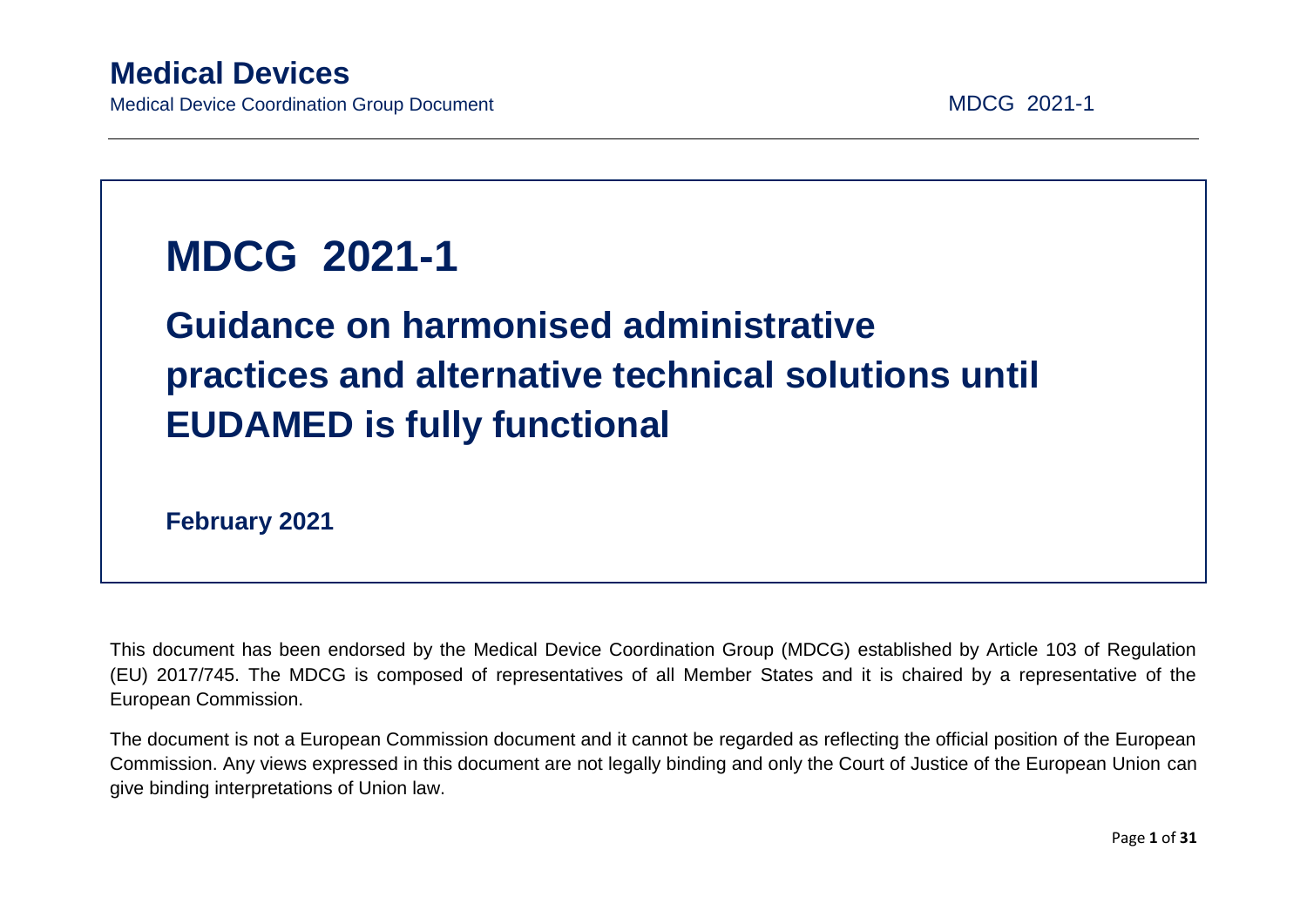### **INTRODUCTION**

 $\overline{a}$ 

Article 33 of Regulation (EU) 2017/745 on medical devices<sup>1</sup> (MDR) requires the Commission to set up a European database on medical devices ('EUDAMED'). According to Article 33(2) of the MDR, Eudamed will be composed of six different electronic systems (so called 'modules'), which facilitate the collation and processing of information under the MDR regarding the registration of relevant economic operators (actor registration), devices and systems and procedure packs (UDI), notified bodies & certificates, certain aspects of conformity assessment, clinical investigations, vigilance and market surveillance as well as post-market surveillance.

On 30 October 2019, the Commission published a notice<sup>2</sup> by which it concluded that the full functionality of EUDAMED requires the availability and full operation of all six modules, both individually and jointly. The notice foresees the launch of EUDAMED for May 2022, which correlates with the date of application of Regulation (EU) 2017/746 on in vitro diagnostic medical devices<sup>3</sup> (IVDR). In this regard, it is important to note that the official launch of EUDAMED in May 2022 does not affect the date of application of the MDR on 26 May 2021.

Article 123(3)(d) MDR addresses the possibility that EUDAMED is not fully functional on the date of application of the MDR (26 May 2021). Accordingly, the obligations and requirements in the MDR that relate to EUDAMED shall apply from the date corresponding to six months after the date of publication of the notice referred to in Article 34(3) – notice of full functionality of Eudamed. Until EUDAMED is fully functional, the MDR stipulates that the corresponding provisions of Directives 90/385/EEC<sup>4</sup> and 93/42/EEC<sup>5</sup> shall

<sup>&</sup>lt;sup>1</sup> Regulation (EU) 2017/745 of the European Parliament and of the Council of 5 April 2017 on medical devices, amending Directive 2001/83/EC, Regulation (EC) No 178/2002 and Regulation (EC) No 1223/2009 and repealing Council Directives 90/385/EEC and 93/42/EEC, OJ L 117, 5.5.2017, p. 1–175.

<sup>&</sup>lt;sup>2</sup> Available at[: https://ec.europa.eu/growth/sectors/medical-devices/new-regulations/eudamed\\_en.](https://ec.europa.eu/growth/sectors/medical-devices/new-regulations/eudamed_en)

 $3$  Regulation (EU) 2017/746 of the European Parliament and of the Council of 5 April 2017 on in vitro diagnostic medical devices and repealing Directive 98/79/EC and Commission Decision 2010/227/EU, OJ L 117, 5.5.2017, p. 176–332.

 $^4$  Council Directive 90/385/EEC of 20 June 1990 on the approximation of the laws of the Member States relating to active implantable medical devices, OJ L 189, 20.7.1990, p. 17–36.

<sup>5</sup> Council Directive 93/42/EEC of 14 June 1993 concerning medical devices, OJ L 169, 12.7.1993, p. 1–43.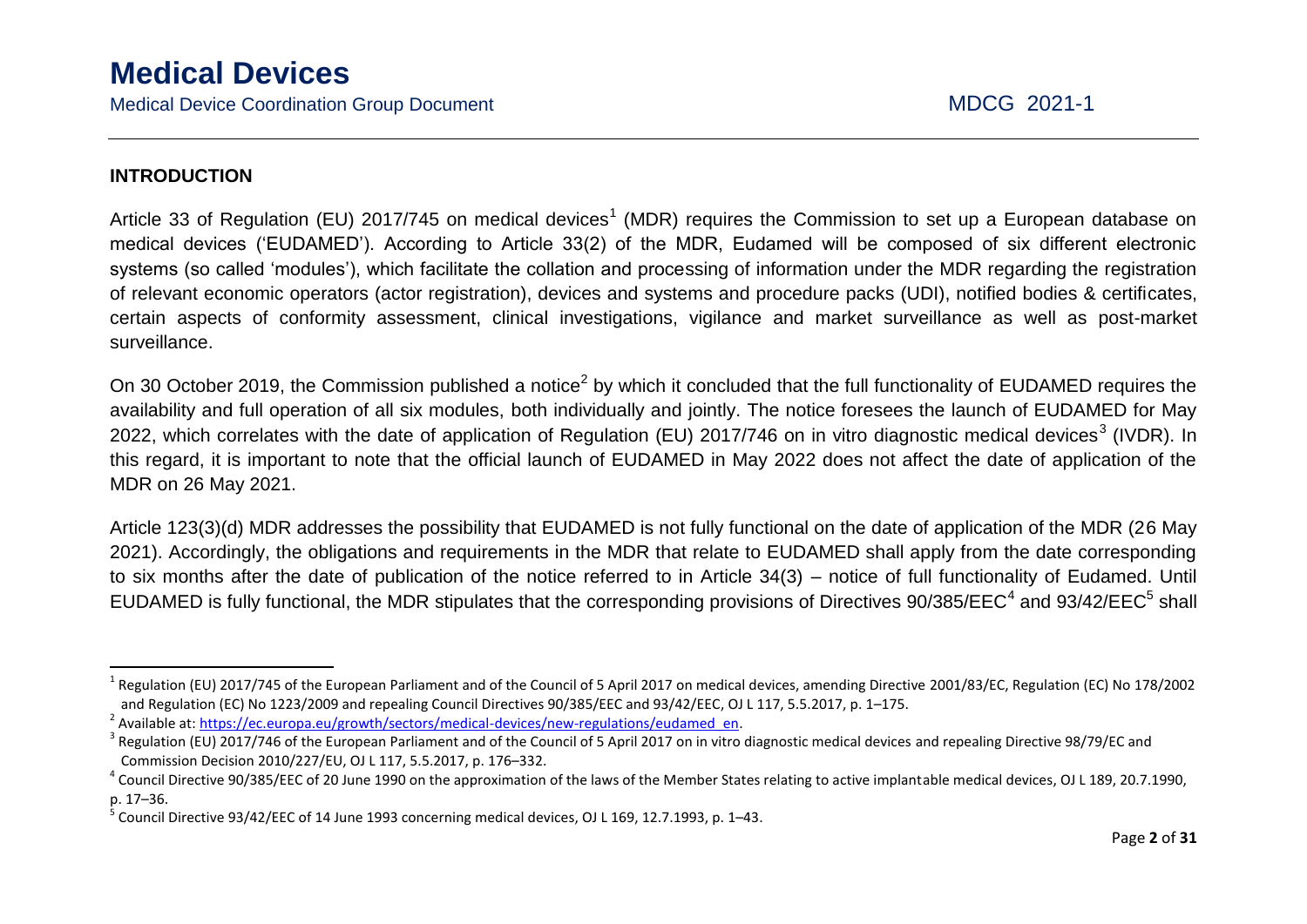Medical Device Coordination Group Document MECG 2021-1

continue to apply for the purpose of meeting the obligations laid down in the provisions of Article 123(3)(d) regarding the exchange of information.

In addition, Article 123(3)(e) MDR clarifies that Article 29(4) MDR on the registration of devices, and Article 56(5) MDR on the registration of certificates, start to apply 24 months after the date of publication of the notice referred to in Article 34(3) MDR.

### **SCOPE**

This document provides guidance to Member States and other relevant parties on the application of certain MDR provisions during the absence of EUDAMED. To that end, this guidance intends to describe harmonised administrative practices and alternative technical solutions for the exchange of information until EUDAMED becomes fully functional.

The proposed practices and solutions aim to enable Member States and other relevant parties to meet their obligations under the MDR effectively while minimising any potential additional burden on the parties concerned. This guidance addresses in particular cases where the exchange of information would be difficult, or even not possible, to achieve based on the corresponding provisions of Directives 90/385/EEC and 93/42/EEC. In doing so, this guidance takes into account the decision of the Medical Device Coordination Group in its meeting of 12 March 2020 where the group agreed that the Commission makes available to Member States each EUDAMED module as soon as it is operational. This approach also has an impact on the means by which relevant information collected under the MDR will be made available to the public, which shall take place on a gradual basis.

The proposed practices and solutions set out in this document do not affect the general obligations of the parties to comply with the requirements under the MDR, including those contained in the provisions referred to in Article 123(3) letters (d) and (e) MDR. Parties should also note that, in principle and unless otherwise concluded by the MDCG, the reporting obligations with regard to EUDAMED apply to all information generated and collected under the MDR from its date of application (e.g. UDI, certificates) and therefore must be carried out as soon as EUDAMED becomes fully functional.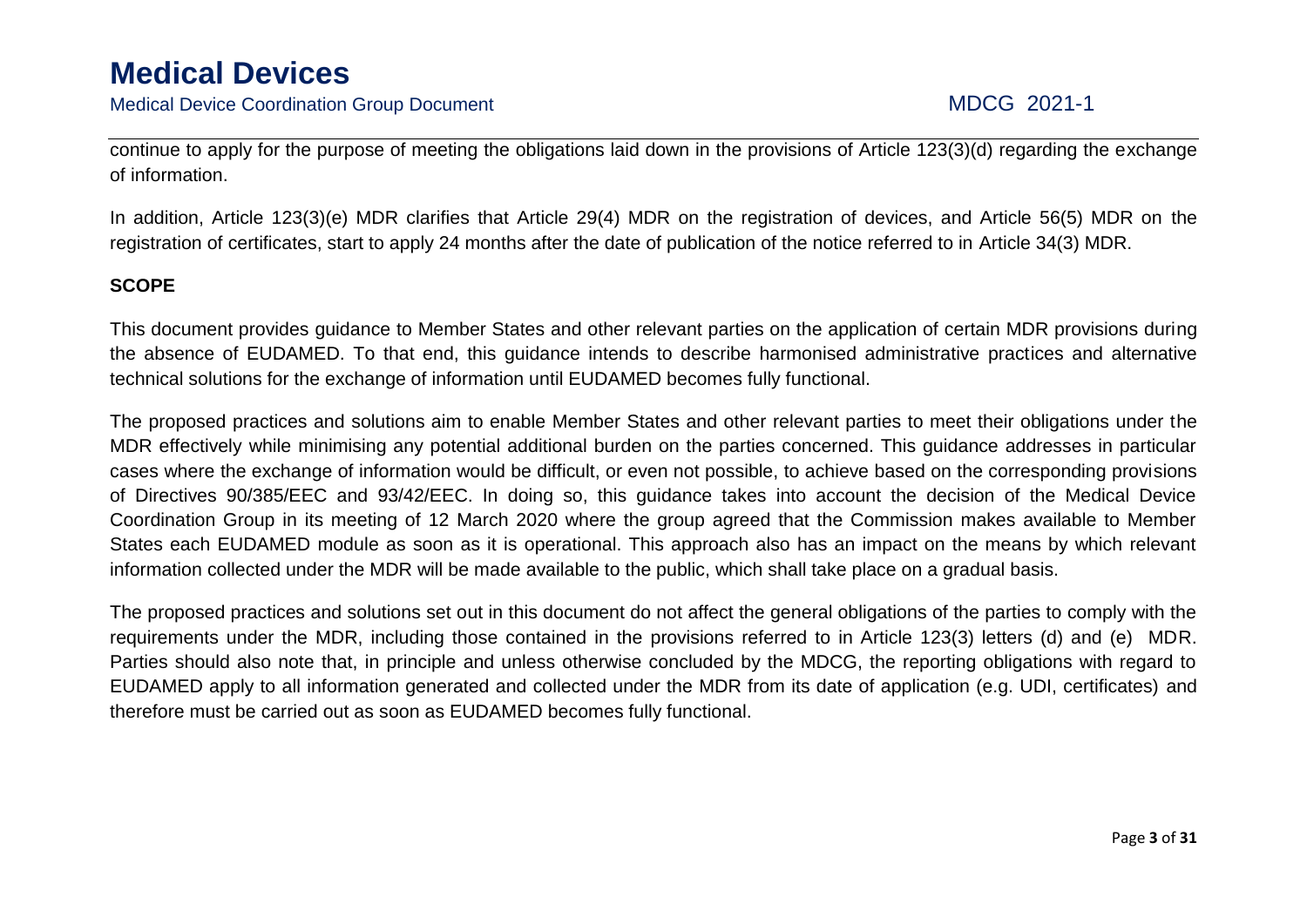Medical Device Coordination Group Document MDCG 2021-1

Whenever this guidance makes reference to CircaBC<sup>6</sup> as alternative solution, the Commission and other relevant parties should endeavour to make use of already existing CircaBC directories to the extent that this is possible and appropriate.

Parties should also take note of the MDCG Position Paper on the use of the EUDAMED actor registration module and of the Single Registration Number (SRN) in the Member States.<sup>7</sup>

| <b>Article</b>                                   |    | Provisions related to the use of EUDAMED<br>(as referred to in Art. 123(3)(d) MDR)                                                                                                                                                                                                                                                                                                                                            | Alternative solutions to submit and/or<br>exchange information (as required under the<br>MDR)                                                                                                                                                                                                                                                                    | <b>Responsible</b><br>actor(s)                                                   |
|--------------------------------------------------|----|-------------------------------------------------------------------------------------------------------------------------------------------------------------------------------------------------------------------------------------------------------------------------------------------------------------------------------------------------------------------------------------------------------------------------------|------------------------------------------------------------------------------------------------------------------------------------------------------------------------------------------------------------------------------------------------------------------------------------------------------------------------------------------------------------------|----------------------------------------------------------------------------------|
| <b>Article 29:</b><br>Registration of<br>devices | 1. | Before placing a device, other than a custom-<br>made device, on the market, the manufacturer<br>shall, in accordance with the rules of the<br>issuing entity referred to in Article 27(2),<br>assign a Basic UDI-DI as defined in Part C of<br>Annex VI to the device and shall provide it to<br>the UDI database together with the other core<br>data elements referred to in Part B of Annex<br>VI related to that device. | <b>Paragraphs 1-4:</b><br>As soon as the functionality is available in<br>Eudamed, the system may be used for<br>registration of devices even before the notice of<br>full functionality of Eudamed has been published.<br>Nevertheless, manufacturers should refer to the<br>national provisions in Member States establishing<br>product registration schemes. | <b>Manufacturers</b><br>(device<br>registration,<br>assignment and<br>labelling) |
|                                                  |    | 2. Before placing on the market a system or<br>procedure pack pursuant to Article 22(1) and<br>(3), that is not a custom- made device, the<br>natural or legal person responsible shall                                                                                                                                                                                                                                       | Manufacturers should note that the obligation of<br>UDI assignment (Basic UDI and UDI-DI) to a<br>device applies from 26 May 2021 (Art. 27(3)<br>MDR). Labelling requirements apply gradually,                                                                                                                                                                   |                                                                                  |

 6 <https://circabc.europa.eu/faces/jsp/extension/wai/navigation/container.jsp>

 $<sup>7</sup>$  MDCG 2020-15.</sup>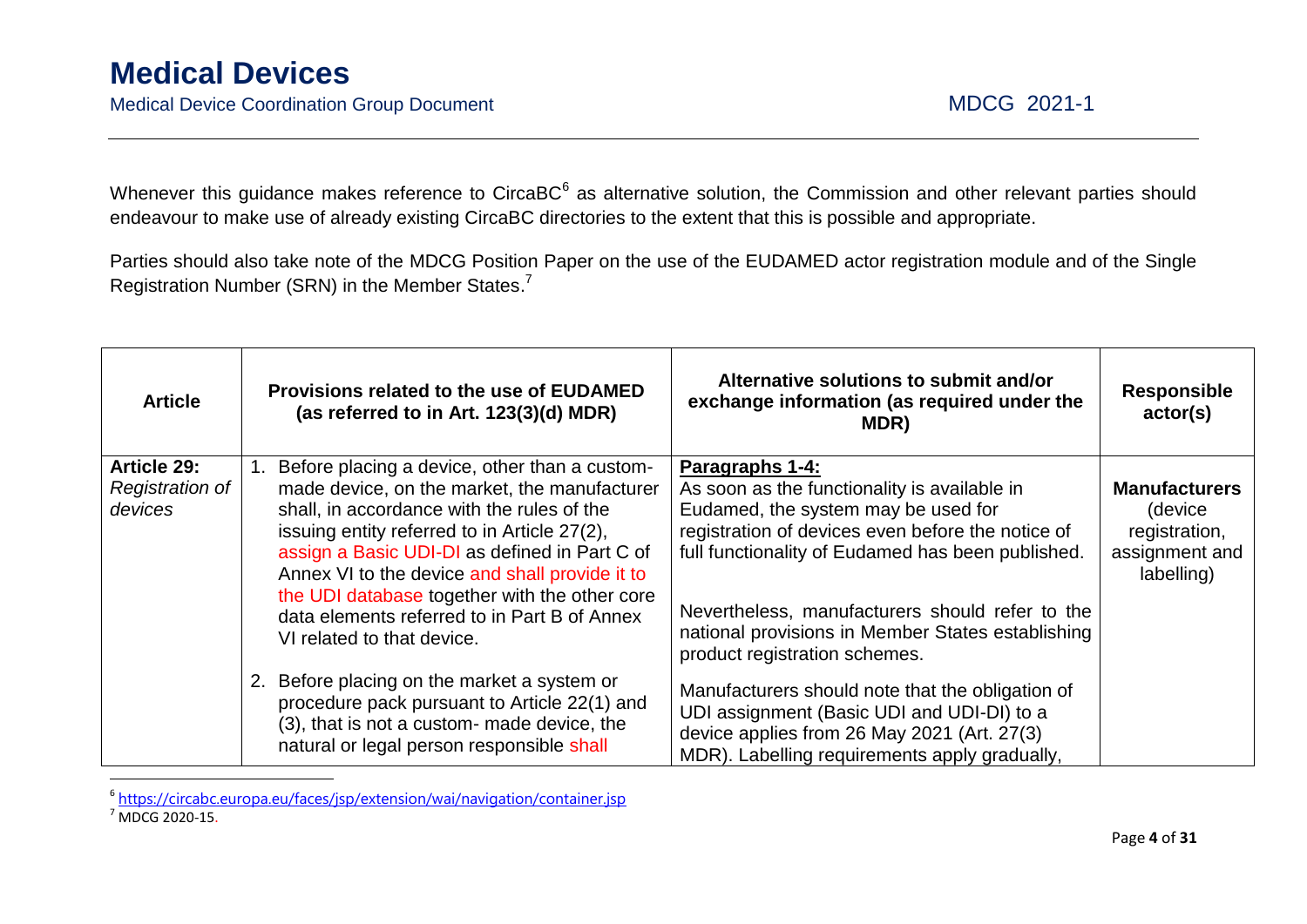|  | assign to the system or procedure pack, in<br>compliance with the rules of the issuing entity,<br>a Basic UDI-DI and shall provide it to the UDI<br>database together with the other core data<br>elements referred to in Part B of Annex VI<br>related to that system or procedure pack.                                                                                                                                                                                                                                                                                                                                                                                                                                                                                                                                                                                                                                                                                                  | starting from 26 May 2021 (Art. 123(3)(f) MDR). |  |
|--|--------------------------------------------------------------------------------------------------------------------------------------------------------------------------------------------------------------------------------------------------------------------------------------------------------------------------------------------------------------------------------------------------------------------------------------------------------------------------------------------------------------------------------------------------------------------------------------------------------------------------------------------------------------------------------------------------------------------------------------------------------------------------------------------------------------------------------------------------------------------------------------------------------------------------------------------------------------------------------------------|-------------------------------------------------|--|
|  | 3. For devices that are the subject of a<br>conformity assessment as referred to in Article<br>52(3) and in the second and third<br>subparagraphs of Article 52(4), the<br>assignment of a Basic UDI-DI referred to in<br>paragraph 1 of this Article shall be done<br>before the manufacturer applies to a notified<br>body for that assessment. For the devices<br>referred to in the first subparagraph, the<br>notified body shall include a reference to the<br>Basic UDI-DI on the certificate issued in<br>accordance with point (a) of Section 4 of<br>Chapter I of Annex XII and confirm in<br>Eudamed that the information referred to in<br>Section 2.2 of Part A of Annex VI is correct.<br>After the issuing of the relevant certificate and<br>before placing the device on the market, the<br>manufacturer shall provide the Basic UDI-DI to<br>the UDI database together with the other core<br>data elements referred to in Part B of Annex<br>VI related to that device. |                                                 |  |
|  | 4. Before placing a device on the market, other<br>than a custom-made device, the manufacturer<br>shall enter or if, already provided, verify in                                                                                                                                                                                                                                                                                                                                                                                                                                                                                                                                                                                                                                                                                                                                                                                                                                           |                                                 |  |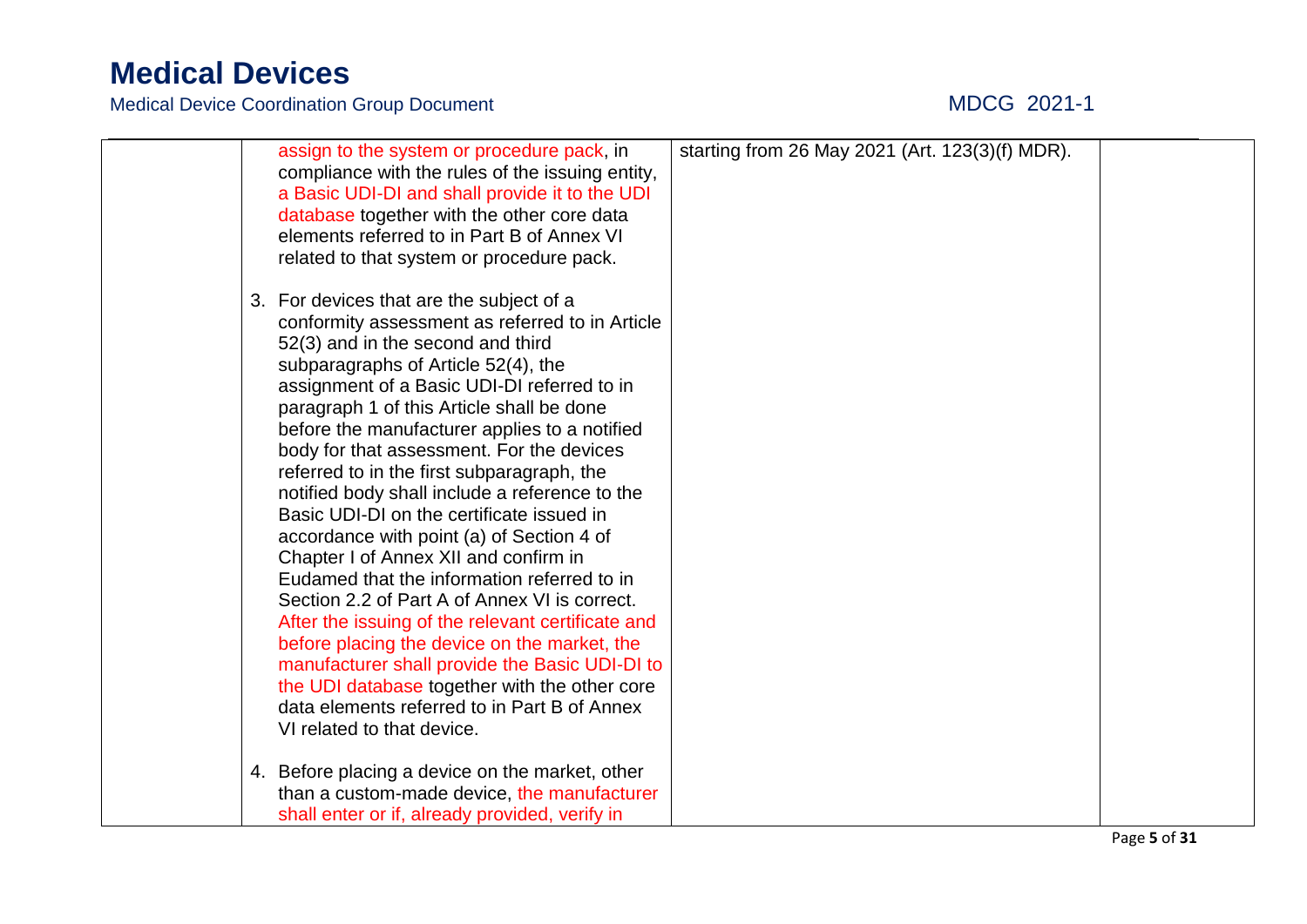|                        |    | Eudamed the information referred to in<br>Section 2 of Part A of Annex VI, with the |                                                   |                      |
|------------------------|----|-------------------------------------------------------------------------------------|---------------------------------------------------|----------------------|
|                        |    | exception of Section 2.2 thereof, and shall                                         |                                                   |                      |
|                        |    | thereafter keep the information updated.                                            |                                                   |                      |
| <b>Article 31:</b>     | 1. | Before placing a device, other than a custom-                                       | Paragraphs 1-3:                                   | <b>Economic</b>      |
| <b>Registration of</b> |    | made device, on the market, manufacturers,                                          | As soon as the functionality is available in      | operators            |
| manufacturers          |    | authorised representatives and importers                                            | Eudamed, the system may be used for the           | (registration)       |
| , authorised           |    | shall, in order to register, submit to the                                          | registration of manufacturers, authorised         |                      |
| representative         |    | electronic system referred to in Article 30 the                                     | representatives and importers even before the     | <b>Member States</b> |
| s and                  |    | information referred to in Section 1 of Part A of                                   | notice of full functionality of Eudamed has been  | (issuing)            |
| <i>importers</i>       |    | Annex VI [] In cases where the conformity                                           | published.                                        |                      |
|                        |    | assessment procedure requires the                                                   | Nevertheless, manufacturers, authorised           |                      |
|                        |    | involvement of a notified body pursuant to                                          | representatives and importers should refer to the |                      |
|                        |    | Article 52, the information referred to in                                          | national provisions in Member States.             |                      |
|                        |    | Section 1 of Part A of Annex VI shall be                                            | Please refer to MDCG Position Paper on the use    |                      |
|                        |    | provided to that electronic system before                                           | of the EUDAMED actor registration module and of   |                      |
|                        |    | applying to the notified body.                                                      | the Single Registration Number (SRN) in the       |                      |
|                        |    | 2. [] the competent authority shall obtain a                                        | <b>Member States.</b>                             |                      |
|                        |    | single registration number ('SRN') from the                                         |                                                   |                      |
|                        |    | electronic system referred to in Article 30 and                                     |                                                   |                      |
|                        |    | issue it to the manufacturer, the authorised                                        |                                                   |                      |
|                        |    | representative or the importer.                                                     |                                                   |                      |
|                        |    | 3. The manufacturer shall use the SRN when                                          |                                                   |                      |
|                        |    | applying to a notified body for conformity                                          |                                                   |                      |
|                        |    | assessment and for accessing Eudamed in                                             |                                                   |                      |
|                        |    | order to fulfil its obligations under Article 29.                                   |                                                   |                      |
|                        |    |                                                                                     |                                                   |                      |
| <b>Article 32:</b>     | 1. | For implantable devices and for class III                                           | Paragraphs 1:                                     |                      |
| Summary of             |    | devices, other than custom-made or                                                  | The SSCP shall be made available to the public    | <b>Manufacturers</b> |
| safety and             |    | investigational devices, the manufacturer shall                                     | upon request without undue delay or the           |                      |
| clinical               |    | draw up a summary of safety and clinical                                            | manufacturer shall specify where it is made       |                      |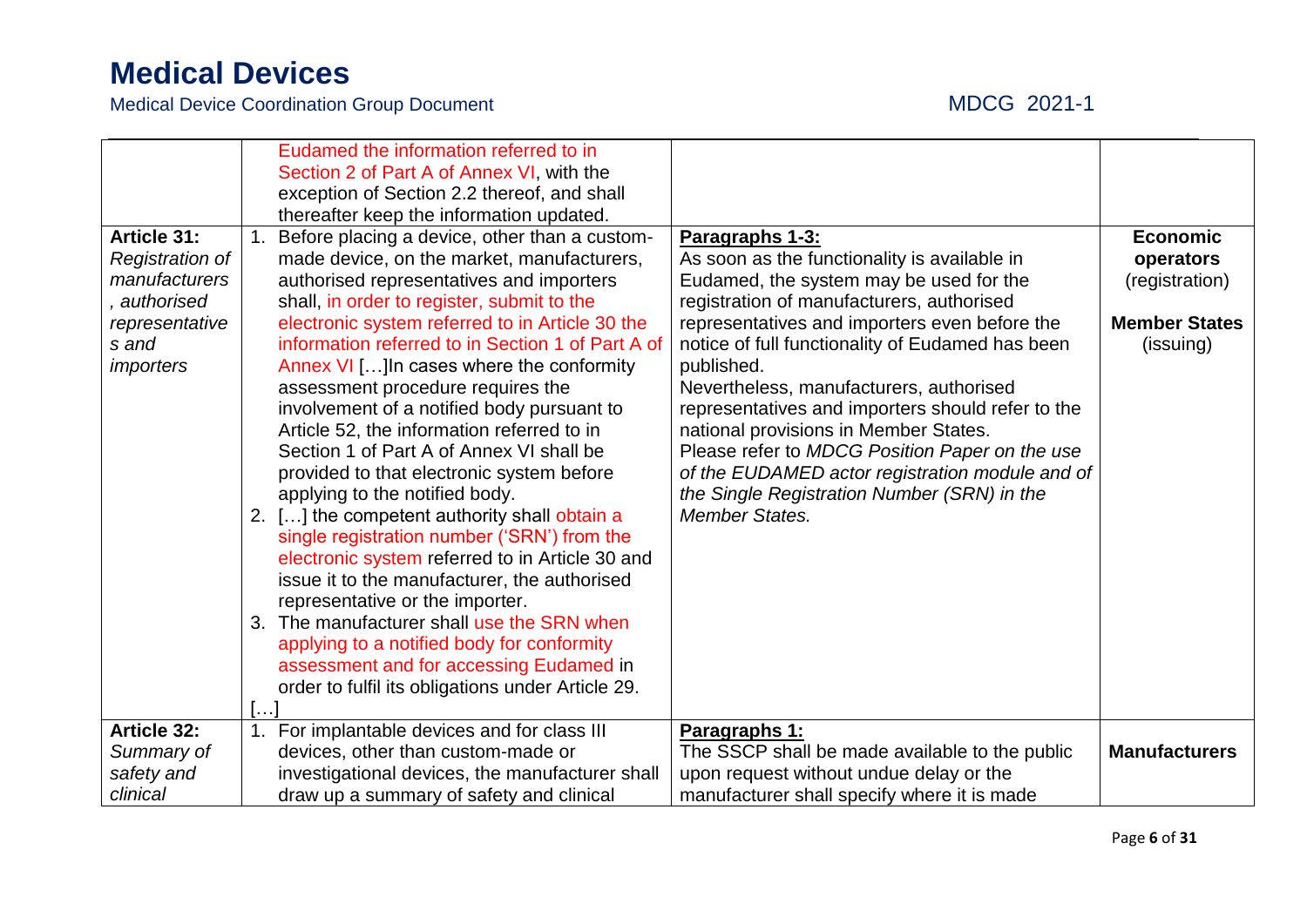| performance                                                  | performance. The summary of safety and<br>clinical performance shall be written in a way<br>that is clear to the intended user and, if<br>relevant, to the patient and shall be made<br>available to the public via Eudamed. The draft<br>of the summary of safety and clinical<br>performance shall be part of the<br>documentation to be submitted to the notified<br>body involved in the conformity assessment<br>pursuant to Article 52 and shall be validated<br>by that body. After its validation, the notified<br>body shall upload the summary to Eudamed.<br>The manufacturer shall mention on the label<br>or instructions for use where the summary is<br>available. | available to the public.<br>As soon as the functionality is available in<br>Eudamed, the system may be used for the upload<br>of the SSCP even before the notice of full<br>functionality of Eudamed has been published.<br>Paragraph 2:<br>Please refer to alternative solution for Art. 31. | <b>Notified Bodies</b> |
|--------------------------------------------------------------|-----------------------------------------------------------------------------------------------------------------------------------------------------------------------------------------------------------------------------------------------------------------------------------------------------------------------------------------------------------------------------------------------------------------------------------------------------------------------------------------------------------------------------------------------------------------------------------------------------------------------------------------------------------------------------------|-----------------------------------------------------------------------------------------------------------------------------------------------------------------------------------------------------------------------------------------------------------------------------------------------|------------------------|
|                                                              | 2. The summary of safety and clinical<br>performance shall include at least the<br>following aspects:<br>(a) the identification of the device and the<br>manufacturer, including the Basic UDI-DI<br>and, if already issued, the SRN;<br>[]                                                                                                                                                                                                                                                                                                                                                                                                                                       |                                                                                                                                                                                                                                                                                               |                        |
| Article 33:<br>European<br>database on<br>medical<br>devices | []<br>2. Eudamed shall include the following electronic<br>systems:<br>(a) the electronic system for registration of<br>devices referred to in Article 29(4);<br>(b) the UDI-database referred to in Article 28;<br>(c) the electronic system on registration of<br>economic operators referred to in Article                                                                                                                                                                                                                                                                                                                                                                     | Paragraphs 2 and 4:<br>The submission of the different sets of required<br>information will become possible on a voluntary<br>basis from the date when the Commission makes<br>available the respective EUDAMED module (see<br>introductory text).                                            |                        |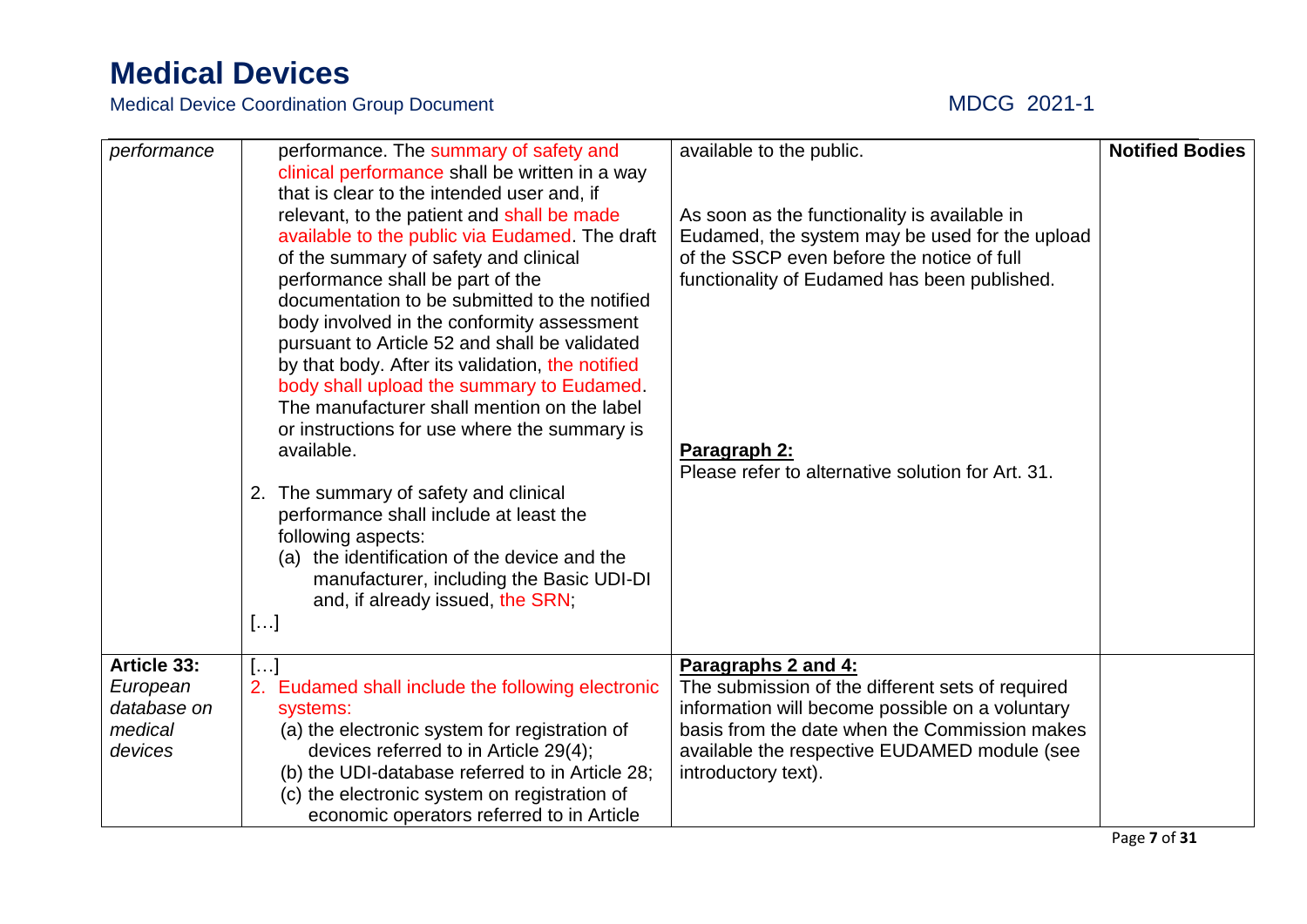| <b>Article 40:</b>                                                                         | 30:<br>(d) the electronic system on notified bodies<br>and on certificates referred to in Article 57;<br>(e) the electronic system on clinical<br>investigations referred to in Article 73;<br>(f) the electronic system on vigilance and<br>post-market surveillance referred to in<br>Article 92;<br>(g) the electronic system on market<br>surveillance referred to in Article 100.<br>$[]$<br>4. The data shall be entered into Eudamed by<br>the Member States, notified bodies, economic<br>operators and sponsors as specified in the<br>provisions on the electronic systems referred<br>to in paragraph 2. The Commission shall<br>provide for technical and administrative<br>support to users of Eudamed.<br>$\mathbf{I}$ | Paragraph 2:                                                                                                                                                                                                                   |                                |
|--------------------------------------------------------------------------------------------|--------------------------------------------------------------------------------------------------------------------------------------------------------------------------------------------------------------------------------------------------------------------------------------------------------------------------------------------------------------------------------------------------------------------------------------------------------------------------------------------------------------------------------------------------------------------------------------------------------------------------------------------------------------------------------------------------------------------------------------|--------------------------------------------------------------------------------------------------------------------------------------------------------------------------------------------------------------------------------|--------------------------------|
| Nomination of<br>experts for<br>joint<br>assessment of<br>applications<br>for notification | 2. The Commission shall maintain a list of the<br>experts nominated pursuant to paragraph 1 of<br>this Article, together with information on their<br>specific field of competence and expertise.<br>That list shall be made available to Member<br>States competent authorities through the<br>electronic system referred to in Article 57.                                                                                                                                                                                                                                                                                                                                                                                         | The Commission has made available the list to<br>Member States by means of a dedicated secure<br>directory in the Communication and Information<br>Resources Centre for Administrations,<br>Businesses and Citizens (CircaBC). | <b>Commission</b><br>(CircaBC) |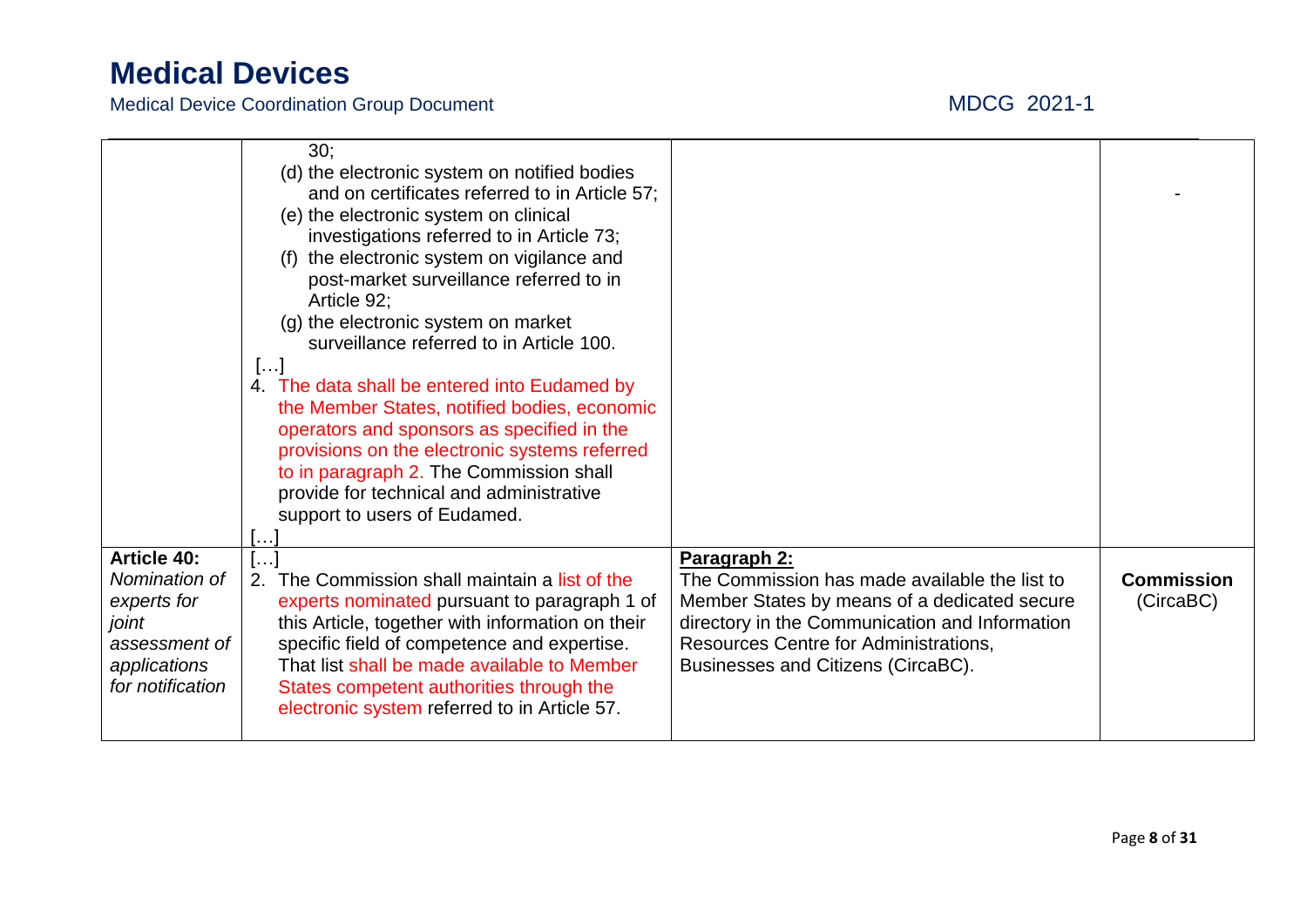| <b>Article 42:</b><br>Paragraphs 4, 7 and 8:<br>[]<br>The relevant documents mentioned in paragraph<br>10. When publishing the notification in NANDO,<br>Designation<br>the Commission shall also add to the<br>4, and the opinion and responses referred to in<br>and<br>notification<br>electronic system referred to in Article 57 the<br>paragraphs 7 and 8, are made available by<br>means of a dedicated secure directory in CircaBC<br>information relating to the notification of the<br>procedure<br>notified body along with the documents<br>(organised by the Commission).<br>mentioned in paragraph 4 of this Article and<br>the opinion and responses referred to in<br>Paragraph 10:<br>paragraphs 7 and 8 of this Article.<br>The publication of notifications continues to take<br>place via NANDO.<br>[] | <b>Commission</b><br>(CircaBC,<br><b>NANDO</b><br>publication) |
|----------------------------------------------------------------------------------------------------------------------------------------------------------------------------------------------------------------------------------------------------------------------------------------------------------------------------------------------------------------------------------------------------------------------------------------------------------------------------------------------------------------------------------------------------------------------------------------------------------------------------------------------------------------------------------------------------------------------------------------------------------------------------------------------------------------------------|----------------------------------------------------------------|
| <b>Article 43:</b><br>Paragraph 2:<br>[]<br>The information continues to be a made available<br><b>Identification</b><br>The Commission shall make the list of the<br>2.<br>number and<br>bodies notified under this Regulation,<br>via NANDO.<br>including the identification numbers that have<br>list of notified<br>bodies<br>been assigned to them and the conformity<br>assessment activities as defined in this<br>Regulation and the types of devices for which<br>they have been notified, accessible to the<br>public in NANDO. It shall also make this list<br>available on the electronic system referred to<br>in Article 57. The Commission shall ensure<br>that the list is kept up to date.                                                                                                                | <b>Commission</b><br>(NANDO<br>publication)                    |
| <b>Article 44:</b><br>Paragraph 12:<br>[]                                                                                                                                                                                                                                                                                                                                                                                                                                                                                                                                                                                                                                                                                                                                                                                  | <b>Member States</b>                                           |
| Monitoring and<br>12. [] The summary of the report shall be<br>Member States should upload the reports to the<br>secure directory in CircaBC referred to under the<br>uploaded to the electronic system referred to<br>re-assessment                                                                                                                                                                                                                                                                                                                                                                                                                                                                                                                                                                                       | (CircaBC)                                                      |
| alternative solution for Article 42.<br>of notified<br>in Article 57.                                                                                                                                                                                                                                                                                                                                                                                                                                                                                                                                                                                                                                                                                                                                                      | <b>Commission</b>                                              |
| bodies                                                                                                                                                                                                                                                                                                                                                                                                                                                                                                                                                                                                                                                                                                                                                                                                                     | (data upload,                                                  |
| The Commission should make available to the                                                                                                                                                                                                                                                                                                                                                                                                                                                                                                                                                                                                                                                                                                                                                                                | medical devices                                                |
| public the summaries of the reports.                                                                                                                                                                                                                                                                                                                                                                                                                                                                                                                                                                                                                                                                                                                                                                                       | Europa website<br>publication)                                 |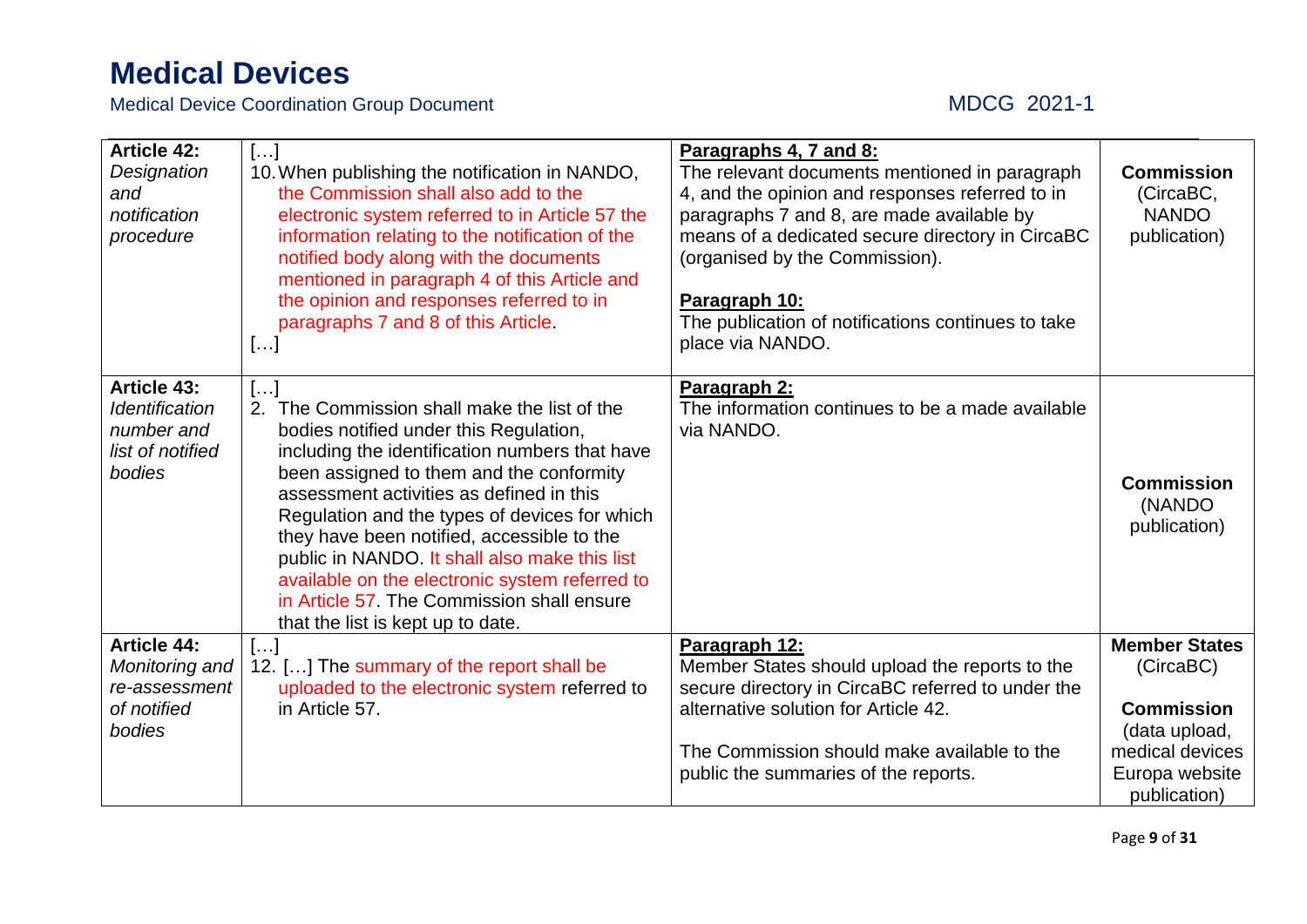| <b>Article 46:</b><br>Changes to<br>designations<br>and<br>notifications                                                                              | []<br>7. In the event of restriction, suspension or<br>withdrawal of a designation, the authority<br>responsible for notified bodies shall:<br>[]<br>(d) enter into the electronic system referred to<br>in Article 57 information in relation to<br>certificates of which it has required their<br>suspension or withdrawal;<br>(e) inform the competent authority for medical<br>devices of the Member State in which the<br>manufacturer has its registered place of<br>business through the electronic system<br>referred to in Article 57 of the certificates<br>for which it has required suspension or<br>withdrawal. That competent authority shall<br>take the appropriate measures, where<br>necessary to avoid a potential risk to the<br>health or safety of patients, users or | Paragraph 7:<br>The information in relation to requests for<br>suspension or withdrawal of certificates is<br>managed at national level.<br>The obligation to inform the competent authority<br>for medical devices of the Member State in which<br>the manufacturer has its registered place of<br>business should take place by suitable<br>communication channels (e.g. secure directory in<br>CircaBC or e-mail). Information shared by<br>electronic means should be encrypted whenever<br>possible. | <b>Member States</b><br>(communication                                                 |
|-------------------------------------------------------------------------------------------------------------------------------------------------------|---------------------------------------------------------------------------------------------------------------------------------------------------------------------------------------------------------------------------------------------------------------------------------------------------------------------------------------------------------------------------------------------------------------------------------------------------------------------------------------------------------------------------------------------------------------------------------------------------------------------------------------------------------------------------------------------------------------------------------------------------------------------------------------------|-----------------------------------------------------------------------------------------------------------------------------------------------------------------------------------------------------------------------------------------------------------------------------------------------------------------------------------------------------------------------------------------------------------------------------------------------------------------------------------------------------------|----------------------------------------------------------------------------------------|
|                                                                                                                                                       | others.<br>$\ldots$ .                                                                                                                                                                                                                                                                                                                                                                                                                                                                                                                                                                                                                                                                                                                                                                       |                                                                                                                                                                                                                                                                                                                                                                                                                                                                                                           |                                                                                        |
| Article 53:<br>Involvement of<br>notified bodies<br>in conformity<br>assessment<br>procedures<br>in conj. with:<br>Section 4.3 of<br><b>Annex VII</b> | $[\ldots]$<br>2. The notified body concerned shall, by means<br>of the electronic system referred to in Article<br>57, inform the other notified bodies of any<br>manufacturer that withdraws its application<br>prior to the notified body's decision regarding<br>the conformity assessment.<br>[]                                                                                                                                                                                                                                                                                                                                                                                                                                                                                        | Paragraph 2:<br>Notified bodies should upload the required<br>information to a dedicated secure directory in<br>CircaBC, using a pre-defined template as soon as<br>it becomes available (organised by the<br>Commission).<br>The required information may also be made<br>available via a national system, provided that<br>compliance with requirements on notification of all<br>other notified bodies is ensured.                                                                                     | <b>Commission</b><br>(CircaBC,<br>template)<br><b>Notified Bodies</b><br>(data upload) |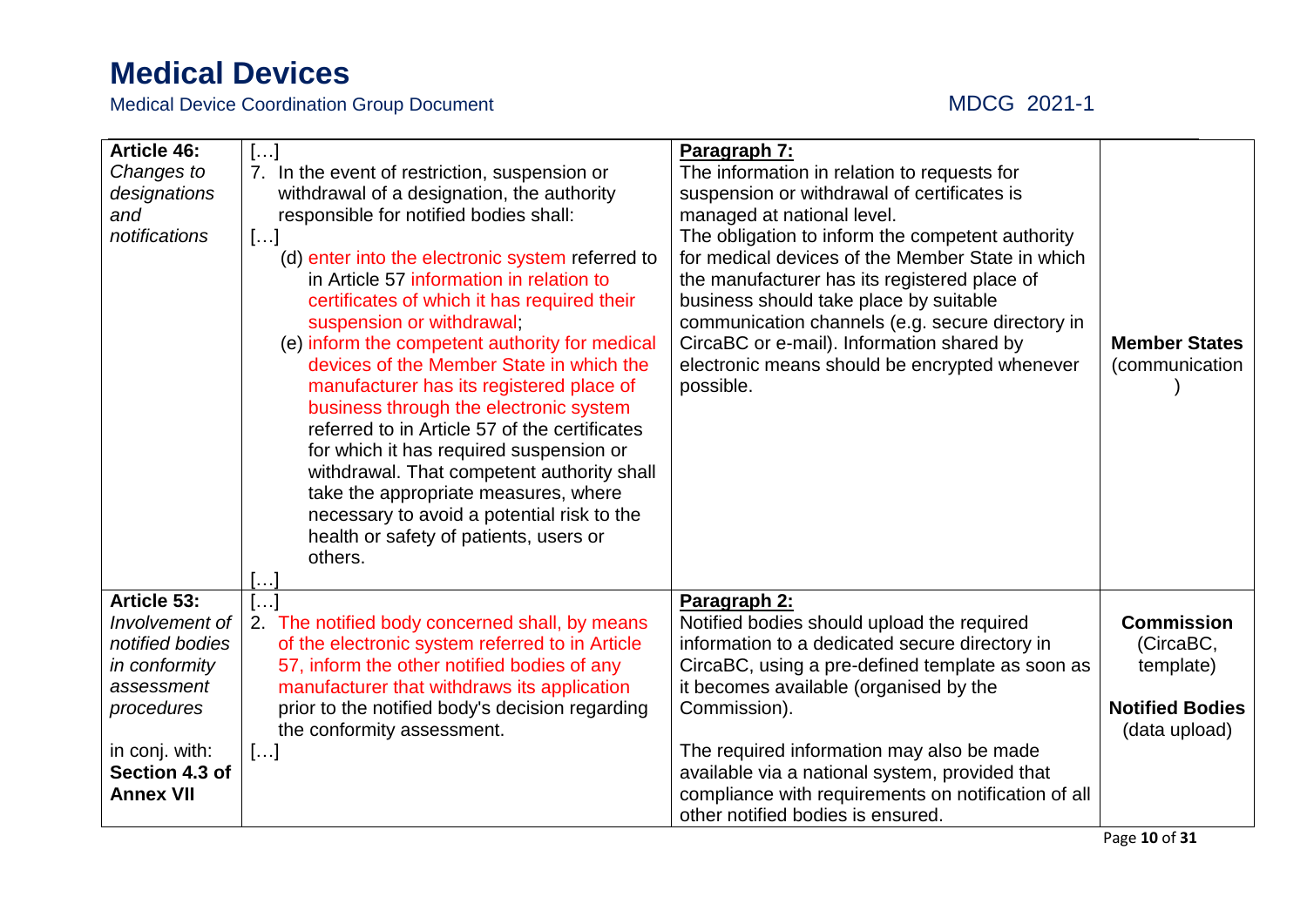| <b>Article 54:</b><br><b>Clinical</b><br>evaluation<br>consultation<br>procedure for<br>certain class<br>III and class<br><b>IIb devices</b> | $\left[\ldots\right]$<br>3. The notified body shall notify the competent<br>authorities, the authority responsible for<br>notified bodies and the Commission through<br>the electronic system referred to in Article 57<br>of whether or not the procedure referred to in<br>paragraph 1 of this Article is to be applied.<br>That notification shall be accompanied by the<br>clinical evaluation assessment report.<br>[]                                                                                                                                                                                                                                                                                                                                                                                           | Paragraph 3:<br>Notified bodies should notify the relevant parties<br>by uploading the required information to a<br>dedicated secure directory in CircaBC, using a<br>pre-defined template as soon as it becomes<br>available (organised by the Commission).<br>Note on expert panels:<br>The Commission will provide and manage a<br>technical platform related to the functioning of<br>expert panels. Guidance on this technical solution<br>will be provided separately to relevant parties. | <b>Commission</b><br>(CircaBC,<br>template, expert<br>panel platform)<br><b>Notified Bodies</b><br>(data upload) |
|----------------------------------------------------------------------------------------------------------------------------------------------|-----------------------------------------------------------------------------------------------------------------------------------------------------------------------------------------------------------------------------------------------------------------------------------------------------------------------------------------------------------------------------------------------------------------------------------------------------------------------------------------------------------------------------------------------------------------------------------------------------------------------------------------------------------------------------------------------------------------------------------------------------------------------------------------------------------------------|--------------------------------------------------------------------------------------------------------------------------------------------------------------------------------------------------------------------------------------------------------------------------------------------------------------------------------------------------------------------------------------------------------------------------------------------------------------------------------------------------|------------------------------------------------------------------------------------------------------------------|
| Article 55:<br>Mechanism for<br>scrutiny of<br>conformity<br>assessments<br>of certain<br>class III and<br>class IIb<br>devices              | 1. A notified body shall notify the competent<br>authorities of certificates it has granted to<br>devices for which the conformity assessment<br>has been performed pursuant to Article 54(1).<br>Such notification shall take place through the<br>electronic system referred to in Article 57 and<br>shall include the summary of safety and<br>clinical performance pursuant to Article 32, the<br>assessment report by the notified body, the<br>instructions for use referred to in Section 23.4<br>of Annex I, and, where applicable, the<br>scientific opinion of the expert panels referred<br>to in Section 5.1 of Annex IX or Section 6 of<br>Annex X, as applicable. In the case of<br>divergent views between the notified body and<br>the expert panels, a full justification shall also<br>be included. | Paragraph 1:<br>Notified bodies should upload the required<br>certificates and other mandatory information<br>referenced in that paragraph to the CircaBC<br>directory referred to under the alternative solution<br>for Article 54.                                                                                                                                                                                                                                                             | <b>Commission</b><br>(CircaBC)<br><b>Notified Bodies</b><br>(data upload)                                        |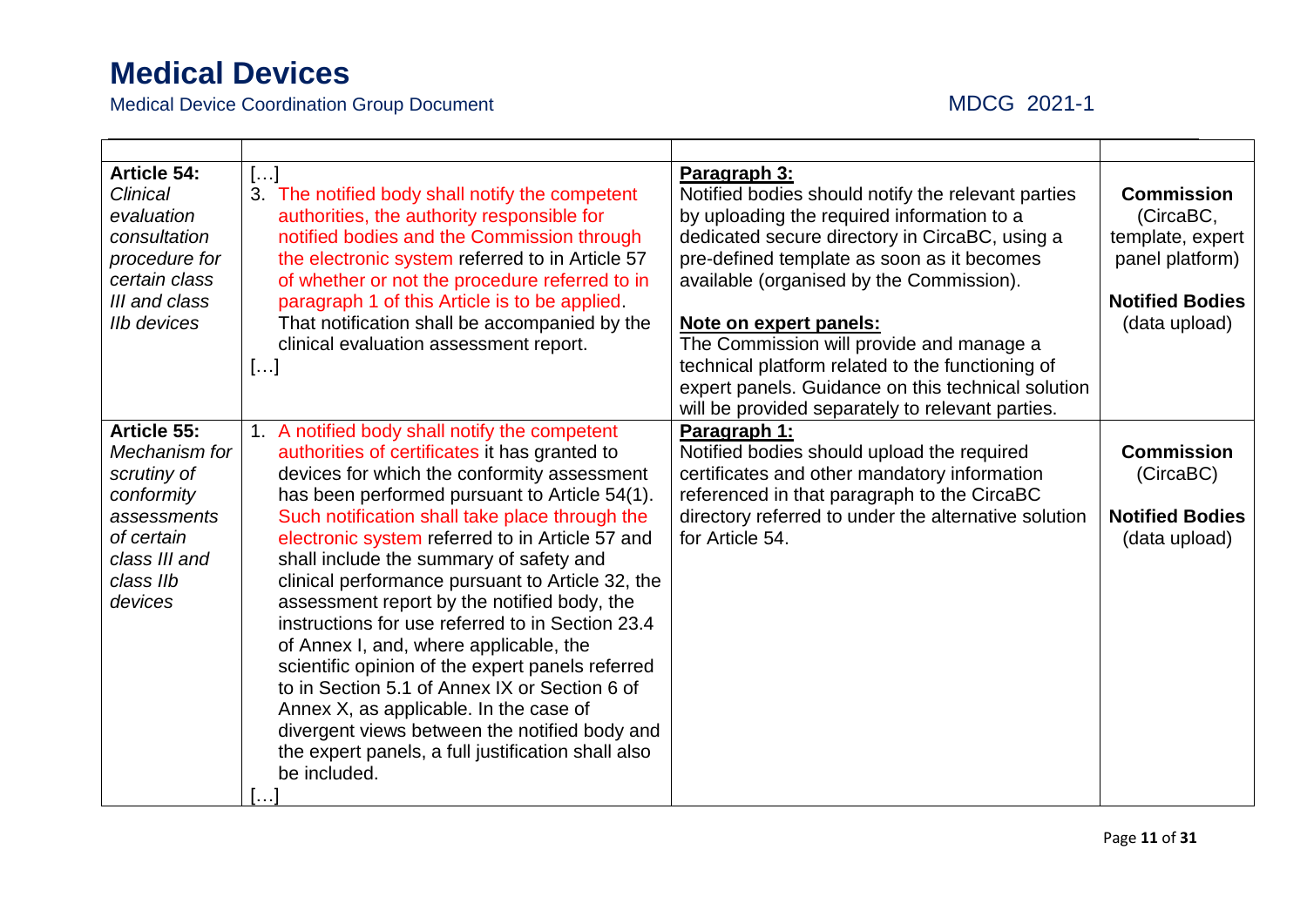| <b>Article 56:</b> | $\left[\ldots\right]$                                                                    | Paragraph 5:                                                                                |                        |
|--------------------|------------------------------------------------------------------------------------------|---------------------------------------------------------------------------------------------|------------------------|
| Certificates of    | 5. The notified body shall enter in the electronic                                       | Certificates will be made available upon request                                            | <b>Notified Bodies</b> |
| conformity         | system referred to in Article 57 any                                                     | or will be uploaded in the national system where                                            |                        |
|                    | information regarding certificates issued,                                               | required.                                                                                   |                        |
|                    | including amendments and supplements                                                     |                                                                                             |                        |
|                    | thereto, and regarding suspended, reinstated,                                            |                                                                                             |                        |
|                    | withdrawn or refused certificates and                                                    | <b>Note:</b> As soon as the functionality is available in                                   |                        |
|                    | restrictions imposed on certificates. Such                                               | Eudamed, the system may be used for the upload                                              |                        |
|                    | information shall be accessible to the public.                                           | of the certificates even before the notice of full                                          |                        |
|                    |                                                                                          | functionality of Eudamed has been published.                                                |                        |
| <b>Article 70</b>  | 1. The sponsor of a clinical investigation shall                                         | Paragraph 1:                                                                                |                        |
| Application for    | submit an application to the Member State(s)                                             | The application for clinical investigations should                                          | <b>Sponsors</b>        |
| clinical           | in which the clinical investigation is to be                                             | take place via the respective national procedures                                           | (application)          |
| investigations     | conducted (referred to for the purposes of this                                          | applicable to clinical investigations.                                                      |                        |
|                    | Article as 'Member State concerned')                                                     |                                                                                             | <b>Commission</b>      |
|                    | accompanied by the documentation referred                                                | Paragraph 2:                                                                                | (publication)          |
|                    | to in Chapter II of Annex XV. The application                                            |                                                                                             |                        |
|                    | shall be submitted by means of the electronic                                            | Non-substantial modifications will be notified to                                           |                        |
|                    | system referred to in Article 73, which shall                                            | the Member State before its implementation, via                                             |                        |
|                    | generate a Union-wide unique single                                                      | respective national procedures, unless otherwise                                            |                        |
|                    | identification number for the clinical                                                   | defined by the Member State.                                                                |                        |
|                    | investigation, which shall be used for all                                               |                                                                                             |                        |
|                    | relevant communication in relation to that                                               | Paragraphs 2 and 3:                                                                         |                        |
|                    | clinical investigation. Within 10 days of it                                             | The notification of the relevant information should                                         |                        |
|                    | receiving the application, the Member State                                              | take place via the respective national procedures                                           |                        |
|                    | concerned shall notify the sponsor as to                                                 | applicable to clinical investigations.                                                      |                        |
|                    | whether the clinical investigation falls within                                          | A list of national contact points for submission                                            |                        |
|                    | the scope of this Regulation and as to whether<br>the application dossier is complete in | should be published on the Commission website.                                              |                        |
|                    | accordance with Chapter II of Annex XV.                                                  | The new clinical investigation application form<br>developed under the MDR framework may be |                        |
|                    |                                                                                          | considered at national level to the extent possible.                                        |                        |
|                    | 2. Within one week of any change occurring in                                            |                                                                                             |                        |
|                    |                                                                                          |                                                                                             |                        |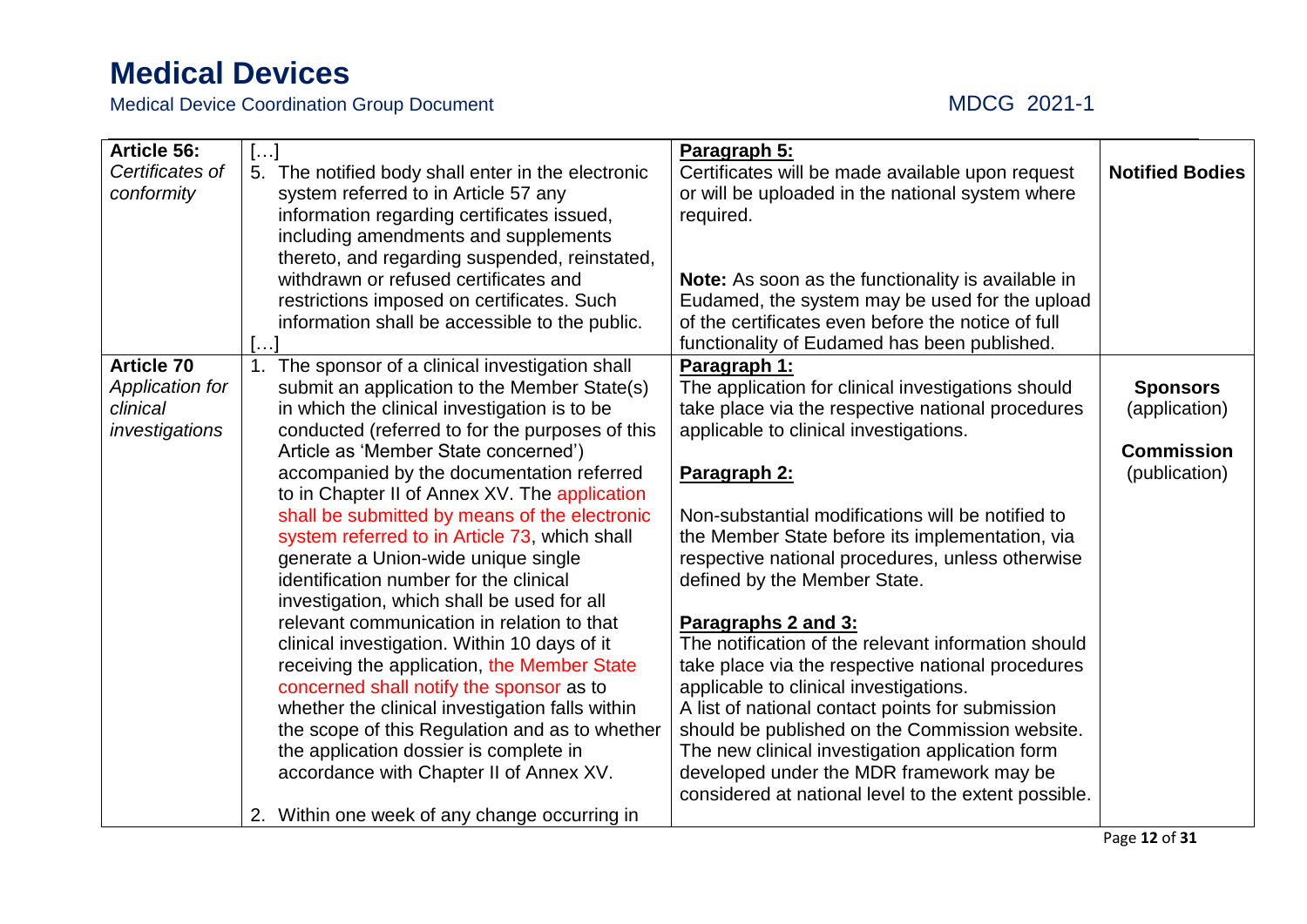|                       | relation to the documentation referred to in<br>Chapter II of Annex XV, the sponsor shall<br>update the relevant data in the electronic<br>system referred to in Article 73 and make that<br>change to the documentation clearly<br>identifiable. The Member State concerned                                                                                                                                              |                                                                                              |                      |
|-----------------------|---------------------------------------------------------------------------------------------------------------------------------------------------------------------------------------------------------------------------------------------------------------------------------------------------------------------------------------------------------------------------------------------------------------------------|----------------------------------------------------------------------------------------------|----------------------|
|                       | shall be notified of the update by means of<br>that electronic system.                                                                                                                                                                                                                                                                                                                                                    |                                                                                              |                      |
|                       | 3. Where the Member State concerned finds that<br>the clinical investigation applied for does not<br>fall within the scope of this Regulation or that<br>the application dossier is not complete, it shall<br>inform the sponsor thereof and shall set a time<br>limit of maximum 10 days for the sponsor to<br>comment or to complete the application by<br>means of the electronic system referred to in<br>Article 73. |                                                                                              |                      |
| <b>Article 73</b>     | 1. The Commission shall, in collaboration with                                                                                                                                                                                                                                                                                                                                                                            | Paragraph 1:                                                                                 | <b>Member States</b> |
| Electronic            | the Member States, set up, manage and                                                                                                                                                                                                                                                                                                                                                                                     | a. Eudamed2 <sup>8</sup> issues a Union-wide unique single                                   | (Eudamed2,           |
| system on<br>clinical | maintain an electronic system:                                                                                                                                                                                                                                                                                                                                                                                            | identification number (the 'CIV-ID') for clinical                                            | communication)       |
| investigations        | (a) to create the single identification numbers<br>for clinical investigations referred to in                                                                                                                                                                                                                                                                                                                             | investigations upon submission of the required<br>information to the system (continuation of |                      |
|                       | Article $70(1)$ ;                                                                                                                                                                                                                                                                                                                                                                                                         | current MDD practice) <sup>9</sup> .                                                         |                      |
|                       | (b) to be used as an entry point for the                                                                                                                                                                                                                                                                                                                                                                                  |                                                                                              |                      |
|                       | submission of all applications or                                                                                                                                                                                                                                                                                                                                                                                         | b. This should take place via the respective                                                 |                      |
|                       | notifications for clinical investigations                                                                                                                                                                                                                                                                                                                                                                                 | national procedures applicable to clinical                                                   |                      |

<sup>8&</sup>lt;br><sup>8</sup> Eudamed2 will not be subject to any modifications.<br><sup>9</sup> "MDR" should be added at the beginning of the CI title, indicating the sponsor and investigational devices, without risk class. Operational guidance will be issu CIE.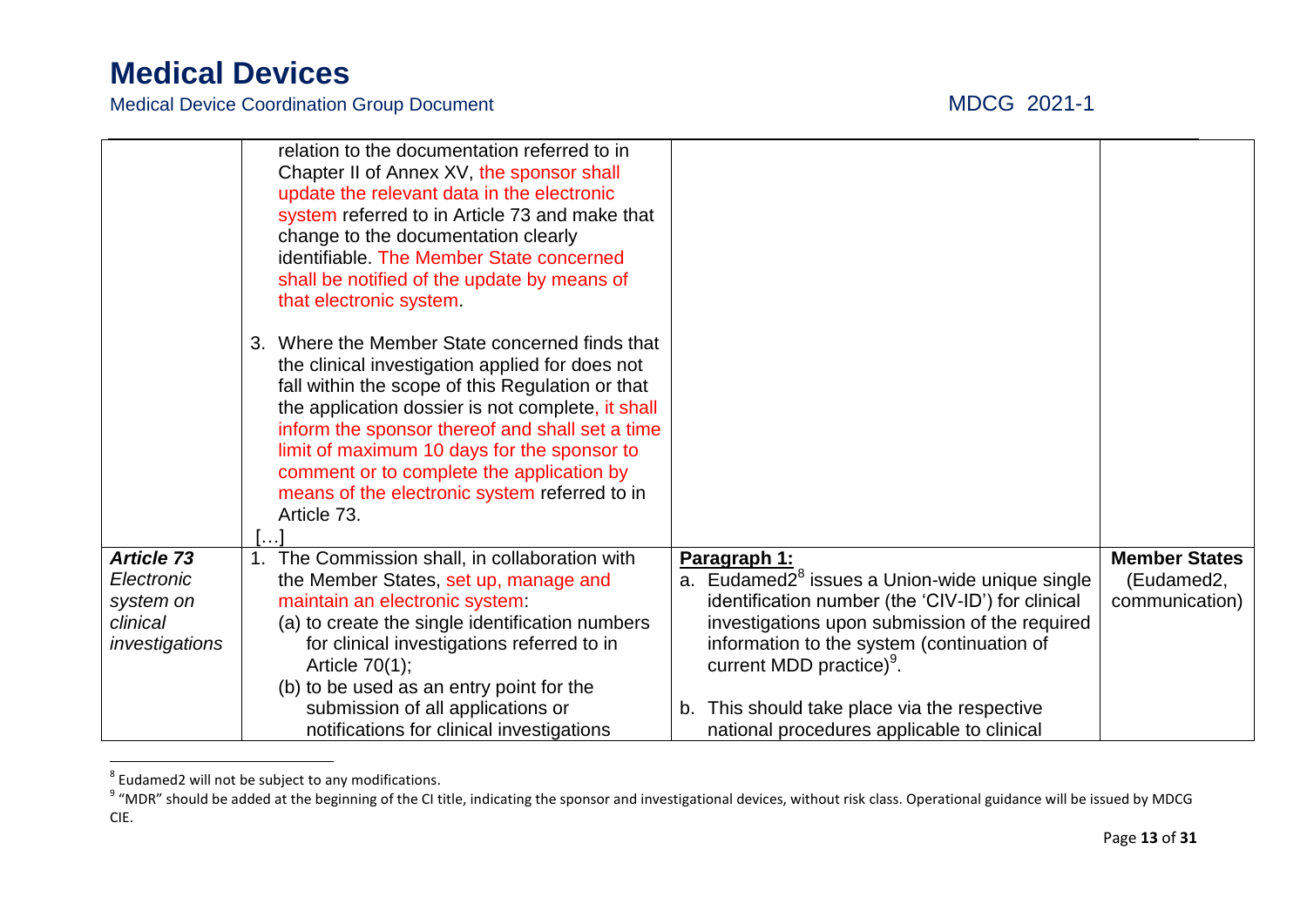$\overline{a}$ 

| referred to in Articles 70, 74, 75 and 78                                                       |    | investigations.                                                                               |                      |
|-------------------------------------------------------------------------------------------------|----|-----------------------------------------------------------------------------------------------|----------------------|
| and for all other submission of data, or                                                        |    |                                                                                               |                      |
| processing of data in this context;                                                             | C. | This should be facilitated by means of ad hoc                                                 |                      |
| (c) for the exchange of information relating to                                                 |    | exchange, e.g. through regular                                                                |                      |
| clinical investigations in accordance with                                                      |    | teleconferences, or collaborative platforms (for                                              |                      |
| this Regulation between the Member                                                              |    | example CircaBC or other online platforms).                                                   | Commission,          |
| States and between them and the                                                                 |    |                                                                                               | <b>Member States</b> |
| Commission including the exchange of                                                            | d. | This should take place via the respective                                                     | (communication       |
| information referred to in Articles 70 and                                                      |    | national procedures applicable to clinical                                                    |                      |
| 76;                                                                                             |    | investigations. CI reports and the respective                                                 |                      |
| (d) for information to be provided by the                                                       |    | summary reports should be published via the                                                   |                      |
| sponsor in accordance with Article 77,                                                          |    | use of a dedicated publicly accessible                                                        |                      |
| including the clinical investigation report                                                     |    | CircaBC directory. The publication process                                                    |                      |
| and its summary as required in paragraph                                                        |    | should be coordinated by the MDCG to avoid                                                    |                      |
| 5 of that Article;                                                                              |    | duplications.                                                                                 |                      |
| (e) for reporting on serious adverse events                                                     |    |                                                                                               |                      |
| and device deficiencies and related                                                             |    | e. This should take place via the respective                                                  |                      |
| updates referred to in Article 80.                                                              |    | national procedures applicable to clinical                                                    |                      |
| []                                                                                              |    | investigations and as described in the MDCG                                                   |                      |
|                                                                                                 |    | Guidance on safety reporting in clinical                                                      |                      |
| 3. The information referred to in point (c) of                                                  |    | investigations. <sup>10</sup>                                                                 |                      |
| paragraph 1 shall only be accessible to the                                                     |    |                                                                                               |                      |
| Member States and the Commission. The                                                           |    | Paragraph 3:                                                                                  |                      |
| information referred to in the other points of                                                  |    | The accessibility of all sets of required                                                     |                      |
| that paragraph shall be accessible to the                                                       |    | information for the Commission, the Member                                                    |                      |
| public, unless, for all or parts of that                                                        |    | States and the public, except in case a national                                              |                      |
| information, confidentiality of the information is                                              |    | system provides so, will be possible from the date<br>when the Commission makes available the |                      |
| justified on any of the following grounds: (a)                                                  |    |                                                                                               |                      |
| protection of personal data in accordance with<br>Regulation (EC) No 45/2001; (b) protection of |    | respective EUDAMED module or, alternatively,<br>when EUDAMED becomes fully functional.        |                      |
|                                                                                                 |    |                                                                                               |                      |

 $^{10}$  MDCG 2020-10/1 Safety reporting in clinical investigations of medical devices under the Regulation (EU) 2017/745.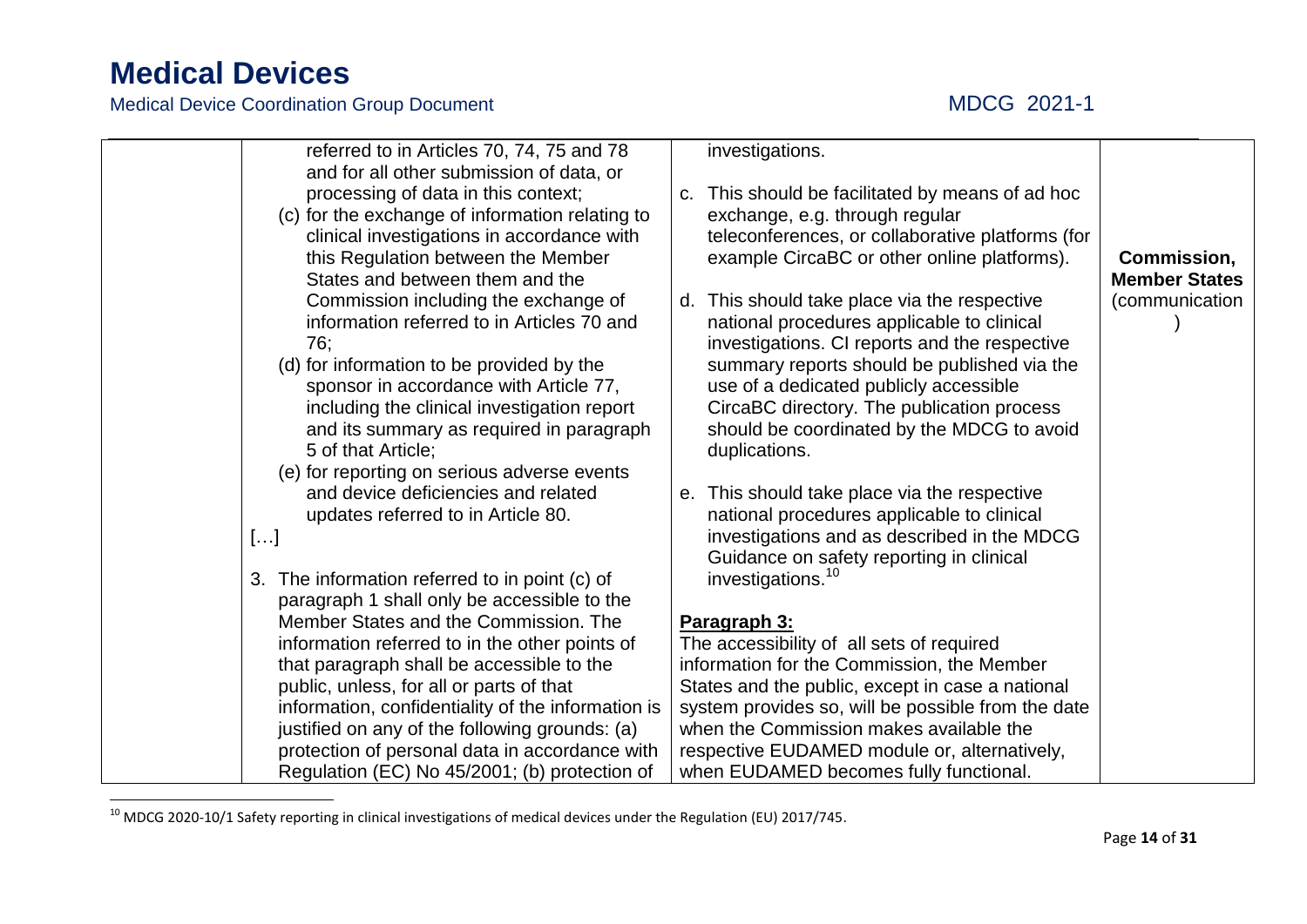|                   | commercially confidential information,             |                                                     |                 |
|-------------------|----------------------------------------------------|-----------------------------------------------------|-----------------|
|                   | especially in the investigators brochure, in       |                                                     |                 |
|                   | particular through taking into account the         |                                                     |                 |
|                   | status of the conformity assessment for the        |                                                     |                 |
|                   | device, unless there is an overriding public       |                                                     |                 |
|                   | interest in disclosure; (c) effective supervision  |                                                     |                 |
|                   | of the conduct of the clinical investigation by    |                                                     |                 |
|                   | the Member State(s) concerned.                     |                                                     |                 |
|                   |                                                    |                                                     |                 |
| <b>Article 74</b> | Where a clinical investigation is to be            | Paragraph 1:                                        |                 |
| <b>Clinical</b>   | conducted to further assess, within the scope      | The notification of the relevant information should | <b>Sponsors</b> |
| investigations    | of its intended purpose, a device which            | take place via the respective national procedures   | (notification)  |
| regarding         | already bears the CE marking in accordance         | applicable to clinical investigations.              |                 |
| devices           | with Article 20(1), ('PMCF investigation'), and    |                                                     |                 |
| bearing the       | where the investigation would involve              |                                                     |                 |
| CE marking        | submitting subjects to procedures additional to    |                                                     |                 |
|                   | those performed under the normal conditions        |                                                     |                 |
|                   | of use of the device and those additional          |                                                     |                 |
|                   | procedures are invasive or burdensome, the         |                                                     |                 |
|                   | sponsor shall notify the Member States             |                                                     |                 |
|                   | concerned at least 30 days prior to its            |                                                     |                 |
|                   | commencement by means of the electronic            |                                                     |                 |
|                   | system referred to in Article 73. The sponsor      |                                                     |                 |
|                   | shall include the documentation referred to in     |                                                     |                 |
|                   | Chapter II of Annex XV as part of the              |                                                     |                 |
|                   | notification. Points (b) to (k) and (m) of Article |                                                     |                 |
|                   | 62(4), Article 75, Article 76, Article 77, Article |                                                     |                 |
|                   | 80(5) and the relevant provisions of Annex XV      |                                                     |                 |
|                   | shall apply to PMCF investigations.                |                                                     |                 |
|                   |                                                    |                                                     |                 |
| <b>Article 75</b> | If a sponsor intends to introduce modifications    | Paragraph 1:                                        |                 |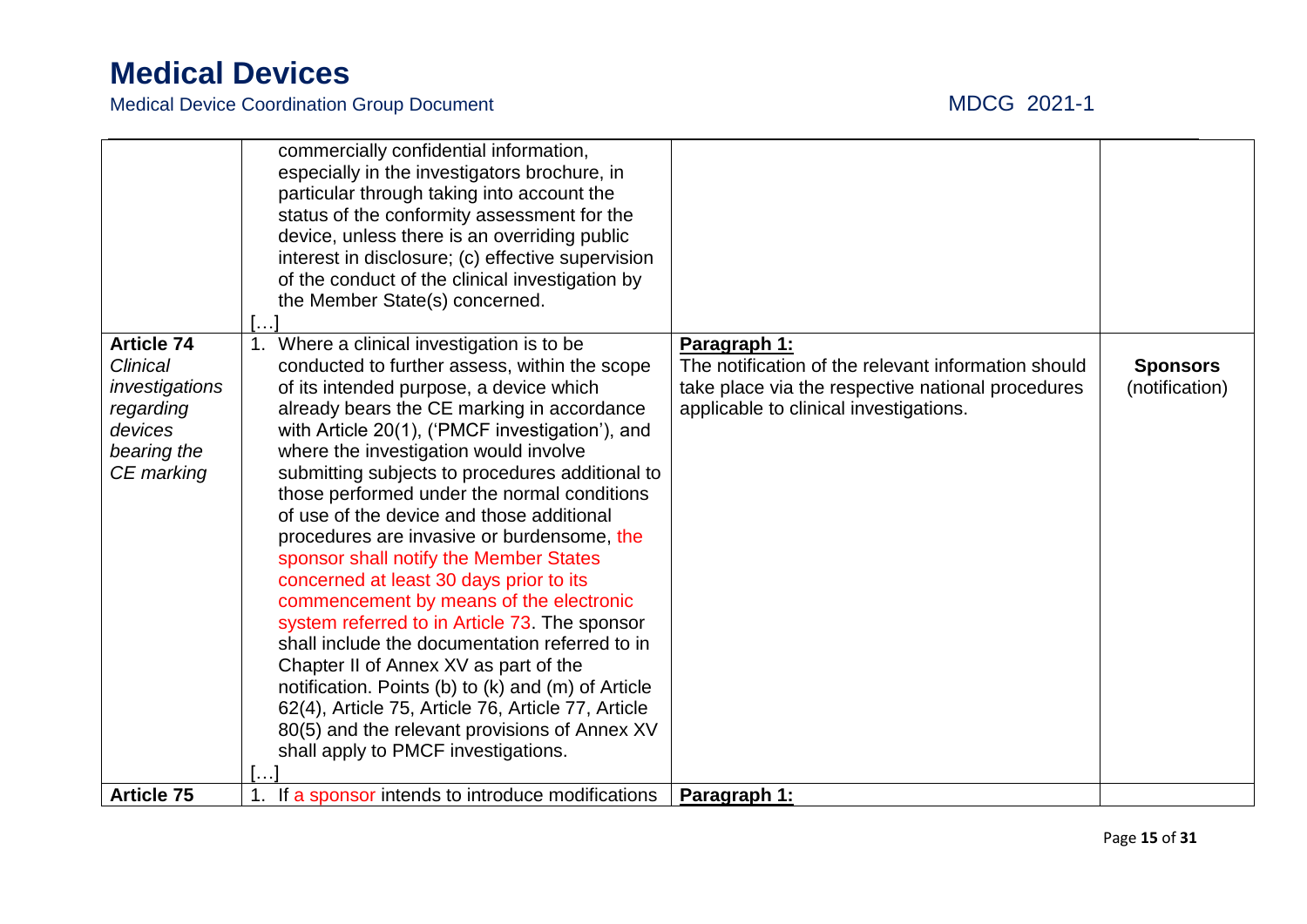| <b>Substantial</b><br>modifications<br>to clinical<br>investigations                                                                                   | to a clinical investigation that are likely to have<br>a substantial impact on the safety, health or<br>rights of the subjects or on the robustness or<br>reliability of the clinical data generated by the<br>investigation, it shall notify, within one week,<br>by means of the electronic system referred to<br>in Article 73 the Member State(s) in which the<br>clinical investigation is being or is to be<br>conducted of the reasons for and the nature of<br>those modifications. The sponsor shall include<br>an updated version of the relevant<br>documentation referred to in Chapter II of<br>Annex XV as part of the notification. Changes<br>to the relevant documentation shall be clearly<br>identifiable. | The notification of the relevant information should<br>take place via the respective national procedures<br>applicable to clinical investigations.                                                                                                                           | <b>Sponsors</b><br>(notification) |
|--------------------------------------------------------------------------------------------------------------------------------------------------------|-------------------------------------------------------------------------------------------------------------------------------------------------------------------------------------------------------------------------------------------------------------------------------------------------------------------------------------------------------------------------------------------------------------------------------------------------------------------------------------------------------------------------------------------------------------------------------------------------------------------------------------------------------------------------------------------------------------------------------|------------------------------------------------------------------------------------------------------------------------------------------------------------------------------------------------------------------------------------------------------------------------------|-----------------------------------|
| <b>Article 76</b><br>Corrective<br>measures to<br>be taken by<br>Member<br>States and<br>information<br>exchange<br>between<br>Member<br><b>States</b> | $[\dots]$<br>3. Where a Member State has taken a measure<br>referred to in paragraph 1 of this Article or has<br>refused a clinical investigation, or has been<br>notified by the sponsor of the early termination<br>of a clinical investigation on safety grounds,<br>that Member State shall communicate the<br>corresponding decision and the grounds<br>therefor to all Member States and the<br>Commission by means of the electronic<br>system referred to in Article 73.<br>4. Where an application is withdrawn by the<br>sponsor prior to a decision by a Member<br>State, that information shall be made available<br>through the electronic system referred to in                                                 | Paragraph 3-4:<br>The communication of the relevant information to<br>other Member States and to the Commission<br>should take place by uploading the required<br>information to a dedicated secure directory in<br>CircaBC, using a pre-defined template once<br>available. | <b>Member States</b><br>(CircaBC) |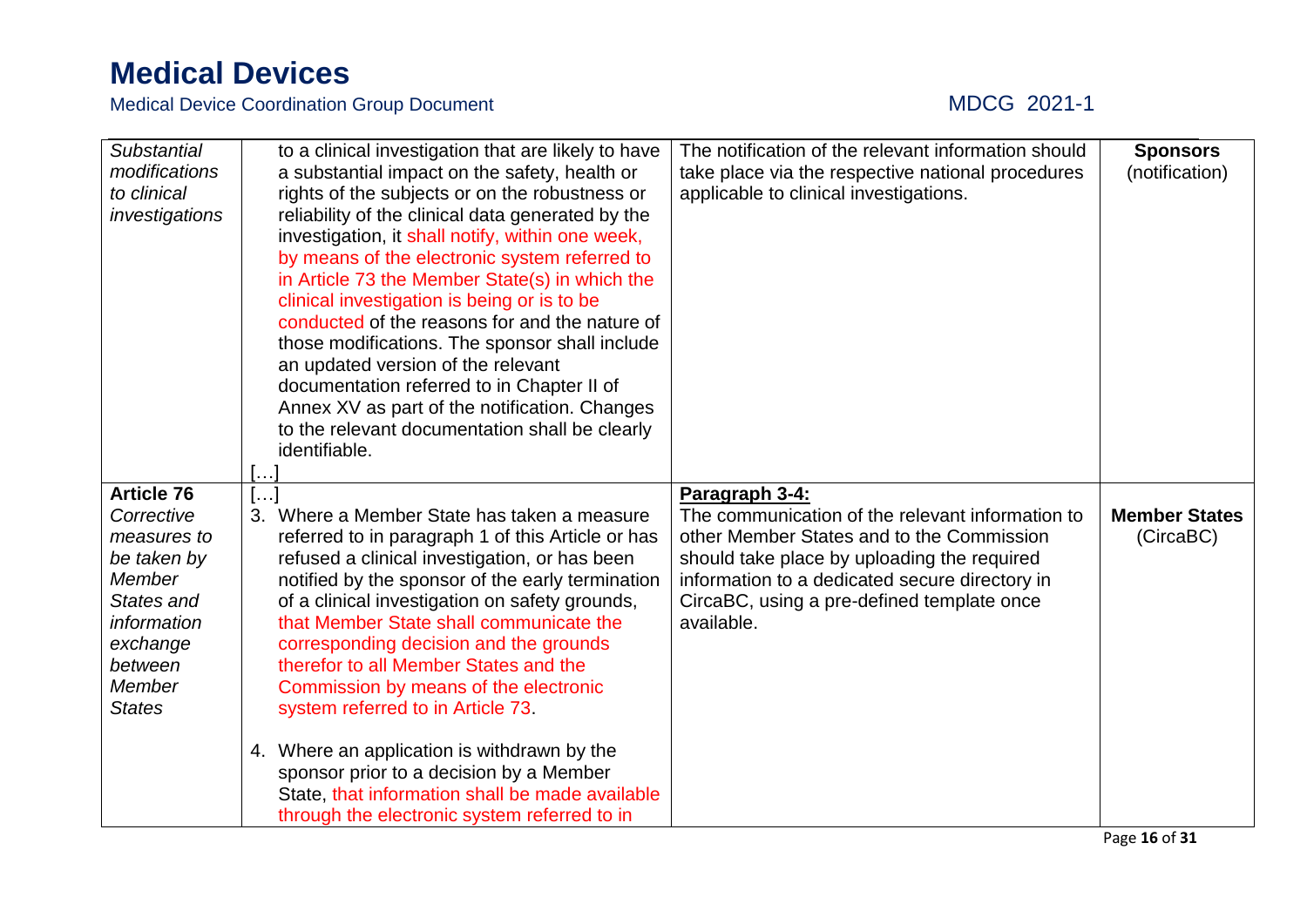|                    |    | Article 73 to all Member States and the            |                                                   |                   |
|--------------------|----|----------------------------------------------------|---------------------------------------------------|-------------------|
|                    |    | <b>Commission</b>                                  |                                                   |                   |
| <b>Article 77</b>  | 1. | If the sponsor has temporarily halted a clinical   | Paragraph 1:                                      |                   |
| <b>Information</b> |    | investigation or has terminated a clinical         | The communication of the relevant information     | <b>Sponsors</b>   |
| from the           |    | investigation early, it shall inform within 15     | should take place via the respective national     | (notification)    |
| sponsor at the     |    | days the Member State in which that clinical       | procedures applicable to clinical investigations. |                   |
| end of a           |    | investigation has been temporarily halted or       |                                                   | <b>Commission</b> |
| clinical           |    | terminated early, through the electronic           | Paragraph 5:                                      | (CircaBC)         |
| investigation      |    | system referred to in Article 73, of the           | The upload of the relevant information should     |                   |
| or in the event    |    | temporary halt or early termination, providing     | take place via the respective national procedures |                   |
| of a temporary     |    | a justification. In the event that the sponsor     | applicable to clinical investigations.            |                   |
| halt or early      |    | has temporarily halted or terminated early the     |                                                   |                   |
| termination        |    | clinical investigation on safety grounds, it shall | Paragraph 7:                                      |                   |
|                    |    | inform all Member States in which that clinical    | CI reports and the respective summary reports     |                   |
|                    |    | investigation is being conducted thereof within    | should be shared and published via the use of a   |                   |
|                    |    | 24 hours.                                          | dedicated publicly available CircaBC directory.   |                   |
|                    | [] |                                                    | See also guidance on Article 73(1)(d) above.      |                   |
|                    |    | 5. Irrespective of the outcome of the clinical     |                                                   |                   |
|                    |    | investigation, within one year of the end of the   |                                                   |                   |
|                    |    | clinical investigation or within three months of   |                                                   |                   |
|                    |    | the early termination or temporary halt, the       |                                                   |                   |
|                    |    | sponsor shall submit to the Member States in       |                                                   |                   |
|                    |    | which a clinical investigation was conducted a     |                                                   |                   |
|                    |    | clinical investigation report as referred to in    |                                                   |                   |
|                    |    | Section 2.8 of Chapter I and Section 7 of          |                                                   |                   |
|                    |    | Chapter III of Annex XV. The clinical              |                                                   |                   |
|                    |    | investigation report shall be accompanied by a     |                                                   |                   |
|                    |    | summary presented in terms that are easily         |                                                   |                   |
|                    |    | understandable to the intended user. Both the      |                                                   |                   |
|                    |    | report and summary shall be submitted by the       |                                                   |                   |
|                    |    | sponsor by means of the electronic system          |                                                   |                   |
|                    |    | referred to in Article 73. Where, for scientific   |                                                   |                   |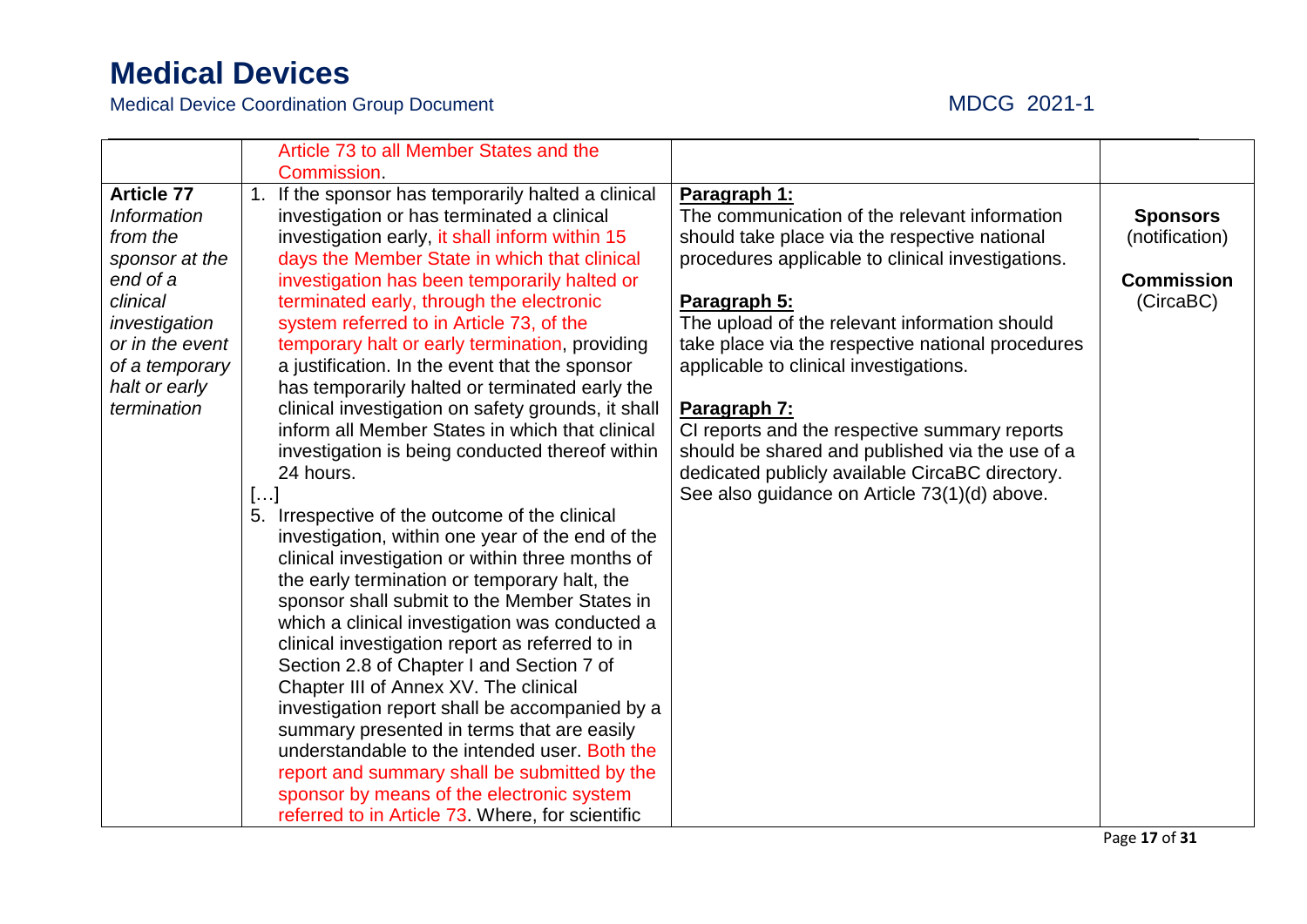|                   |    | reasons, it is not possible to submit the clinical<br>investigation report within one year of the end<br>of the investigation, it shall be submitted as<br>soon as it is available. In such case, the |                                                    |                 |
|-------------------|----|-------------------------------------------------------------------------------------------------------------------------------------------------------------------------------------------------------|----------------------------------------------------|-----------------|
|                   |    | clinical investigation plan referred to in Section                                                                                                                                                    |                                                    |                 |
|                   |    | 3 of Chapter II of Annex XV shall specify when                                                                                                                                                        |                                                    |                 |
|                   |    | the results of the clinical investigation are                                                                                                                                                         |                                                    |                 |
|                   |    | going to be available, together with a                                                                                                                                                                |                                                    |                 |
|                   |    | justification.                                                                                                                                                                                        |                                                    |                 |
|                   | [] |                                                                                                                                                                                                       |                                                    |                 |
|                   |    | 7. The summary and the clinical investigation                                                                                                                                                         |                                                    |                 |
|                   |    | report referred to in paragraph 5 of this Article                                                                                                                                                     |                                                    |                 |
|                   |    | shall become publicly accessible through the                                                                                                                                                          |                                                    |                 |
|                   |    | electronic system referred to in Article 73, at                                                                                                                                                       |                                                    |                 |
|                   |    | the latest when the device is registered in                                                                                                                                                           |                                                    |                 |
|                   |    | accordance with Article 29 and before it is                                                                                                                                                           |                                                    |                 |
|                   |    | placed on the market. In cases of early<br>termination or temporary halt, the summary                                                                                                                 |                                                    |                 |
|                   |    | and the report shall become publicly                                                                                                                                                                  |                                                    |                 |
|                   |    | accessible immediately after submission. If the                                                                                                                                                       |                                                    |                 |
|                   |    | device is not registered in accordance with                                                                                                                                                           |                                                    |                 |
|                   |    | Article 29 within one year of the summary and                                                                                                                                                         |                                                    |                 |
|                   |    | the report having been entered into the                                                                                                                                                               |                                                    |                 |
|                   |    | electronic system pursuant to paragraph 5 of                                                                                                                                                          |                                                    |                 |
|                   |    | this Article, they shall become publicly                                                                                                                                                              |                                                    |                 |
|                   |    | accessible at that point in time.                                                                                                                                                                     |                                                    |                 |
| <b>Article 78</b> |    | 1. By means of the electronic system referred to                                                                                                                                                      | Paragraphs 1, 8, 11 and 12:                        | <b>Sponsors</b> |
| Coordinated       |    | in Article 73, the sponsor of a clinical                                                                                                                                                              | The procedure is mandatory as of 27 May 2027.      | (notification)  |
| assessment        |    | investigation to be conducted in more than                                                                                                                                                            | Prior to that, the application of the procedure is |                 |
| procedure for     |    | one Member State may submit, for the                                                                                                                                                                  | voluntary as decided by the Member States          |                 |
| clinical          |    | purpose of Article 70, a single application that,                                                                                                                                                     | willing to participate.                            |                 |
| investigations    |    | upon receipt, is transmitted electronically to all                                                                                                                                                    | The MDCG may provide further guidance on the       |                 |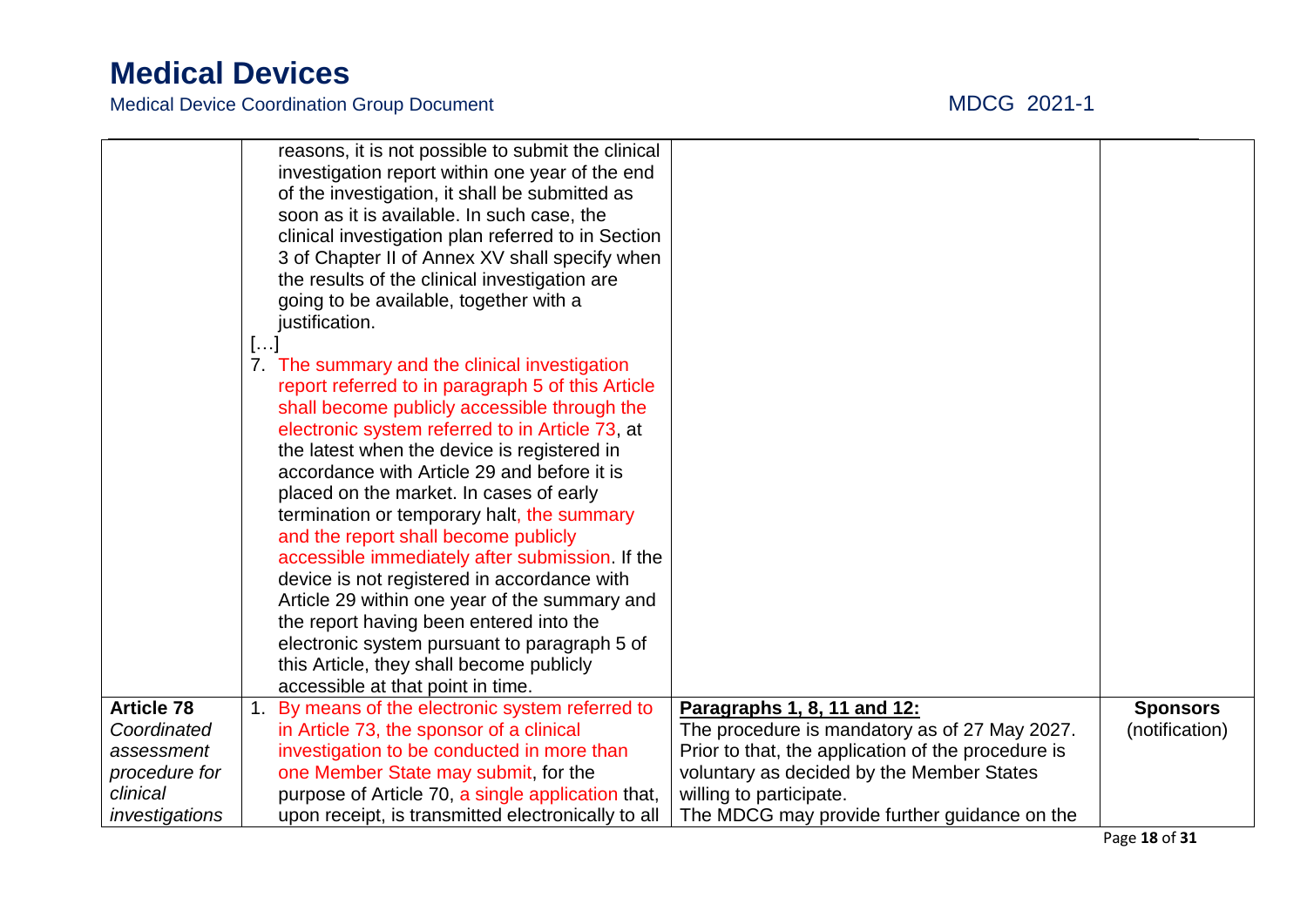| Member States in which the clinical<br>investigation is to be conducted. | voluntary procedure, if deemed necessary. |  |
|--------------------------------------------------------------------------|-------------------------------------------|--|
| []                                                                       |                                           |  |
| 8. Where the conclusion of the coordinating                              |                                           |  |
| Member State concerning the area of                                      |                                           |  |
| coordinated assessment is that the conduct of                            |                                           |  |
| the clinical investigation is acceptable or                              |                                           |  |
| acceptable subject to compliance with specific                           |                                           |  |
| conditions, that conclusion shall be deemed to                           |                                           |  |
| be the conclusion of all Member States                                   |                                           |  |
| concerned. Notwithstanding the first                                     |                                           |  |
| subparagraph, a Member State concerned                                   |                                           |  |
| may only disagree with the conclusion of the                             |                                           |  |
| coordinating Member State concerning the                                 |                                           |  |
| area of coordinated assessment on the                                    |                                           |  |
| following grounds: (a) when it considers that                            |                                           |  |
| participation in the clinical investigation would                        |                                           |  |
| lead to a subject receiving treatment inferior to                        |                                           |  |
| that received in normal clinical practice in that                        |                                           |  |
| Member State concerned; (b) infringement of                              |                                           |  |
| national law; or (c) considerations as regards                           |                                           |  |
| subject safety and data reliability and                                  |                                           |  |
| robustness submitted under point (b) of                                  |                                           |  |
| paragraph 4. Where one of the Member                                     |                                           |  |
| States concerned disagrees with the                                      |                                           |  |
| conclusion on the basis of the second                                    |                                           |  |
| subparagraph of this paragraph, it shall                                 |                                           |  |
| communicate its disagreement, together with                              |                                           |  |
| a detailed justification, through the electronic                         |                                           |  |
| system referred to in Article 73, to the                                 |                                           |  |
| <b>Commission, to all other Member States</b>                            |                                           |  |
| concerned and to the sponsor.                                            |                                           |  |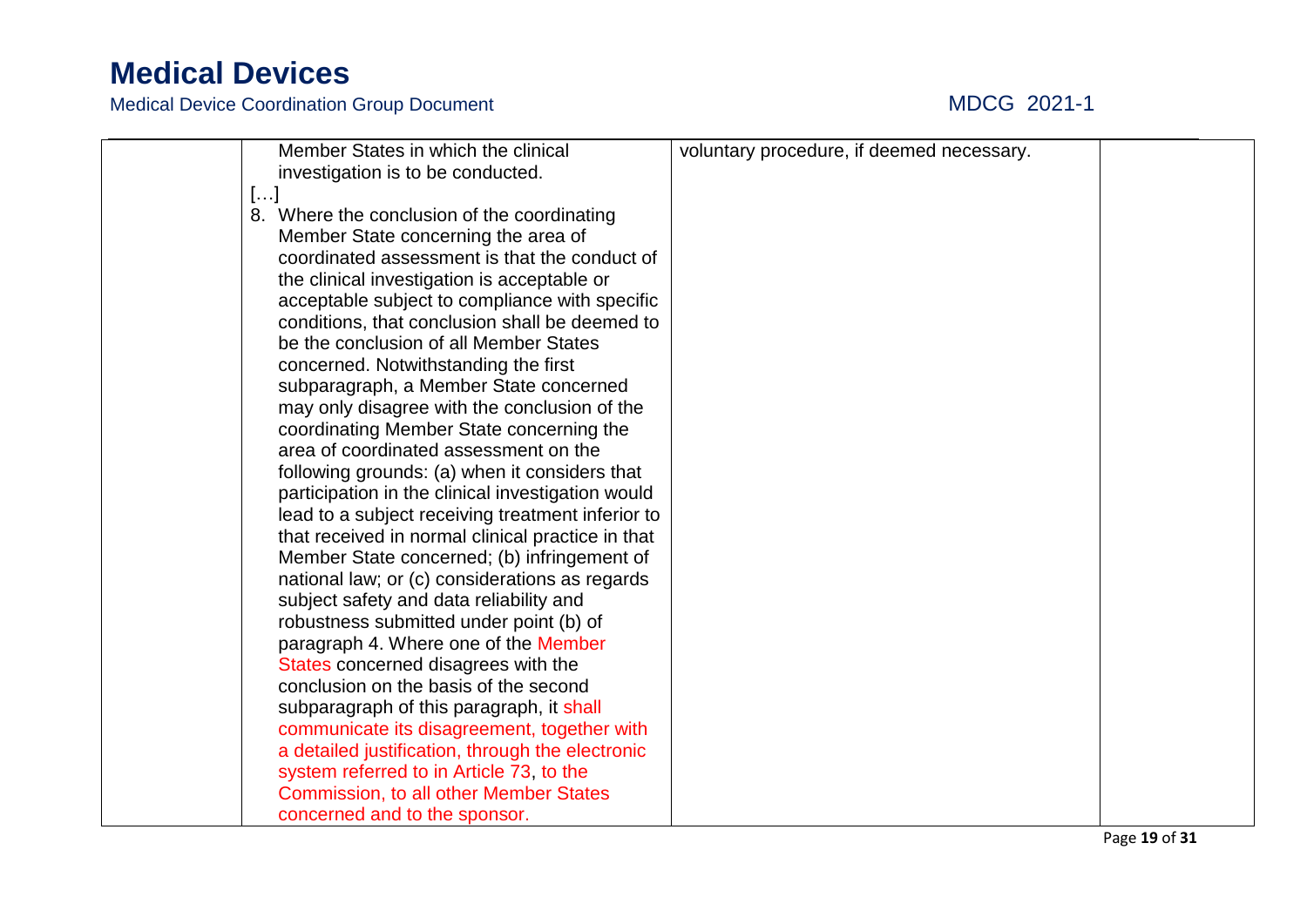Medical Device Coordination Group Document MDCG 2021-1

|                   | $[]$<br>11. Each Member State concerned shall notify the |                                                    |                 |
|-------------------|----------------------------------------------------------|----------------------------------------------------|-----------------|
|                   | sponsor through the electronic system                    |                                                    |                 |
|                   | referred to in Article 73 as to whether the              |                                                    |                 |
|                   | clinical investigation is authorised, whether it         |                                                    |                 |
|                   | is authorised subject to conditions, or whether          |                                                    |                 |
|                   | authorisation has been refused. Notification             |                                                    |                 |
|                   | shall be done by way of one single decision              |                                                    |                 |
|                   | within five days of the transmission, pursuant           |                                                    |                 |
|                   | to point (d) of paragraph 4, by the coordinating         |                                                    |                 |
|                   | Member State of the final assessment report.             |                                                    |                 |
|                   | Where an authorisation of a clinical                     |                                                    |                 |
|                   | investigation is subject to conditions, those            |                                                    |                 |
|                   | conditions may only be such that, by their               |                                                    |                 |
|                   | nature, they cannot be fulfilled at the time of          |                                                    |                 |
|                   | that authorisation.                                      |                                                    |                 |
|                   | 12. Any substantial modifications as referred to in      |                                                    |                 |
|                   | Article 75 shall be notified to the Member               |                                                    |                 |
|                   | States concerned by means of the electronic              |                                                    |                 |
|                   | system referred to in Article 73. Any                    |                                                    |                 |
|                   | assessment as to whether there are grounds               |                                                    |                 |
|                   | for disagreement as referred to in the second            |                                                    |                 |
|                   | subparagraph of paragraph 8 of this Article              |                                                    |                 |
|                   | shall be carried out under the direction of the          |                                                    |                 |
|                   | coordinating Member State, except for                    |                                                    |                 |
|                   | substantial modifications concerning Sections            |                                                    |                 |
|                   | 1.13, 3.1.3, 4.2, 4.3 and 4.4 of Chapter II of           |                                                    |                 |
|                   | Annex XV, which shall be assessed                        |                                                    |                 |
| <b>Article 80</b> | separately by each Member State concerned.               | Paragraphs 2, 3 and 4:                             |                 |
| Recording and     | []<br>2. The sponsor shall report, without delay to all  | The reporting should take place via the respective | <b>Sponsors</b> |
|                   |                                                          |                                                    |                 |

Page **20** of **31**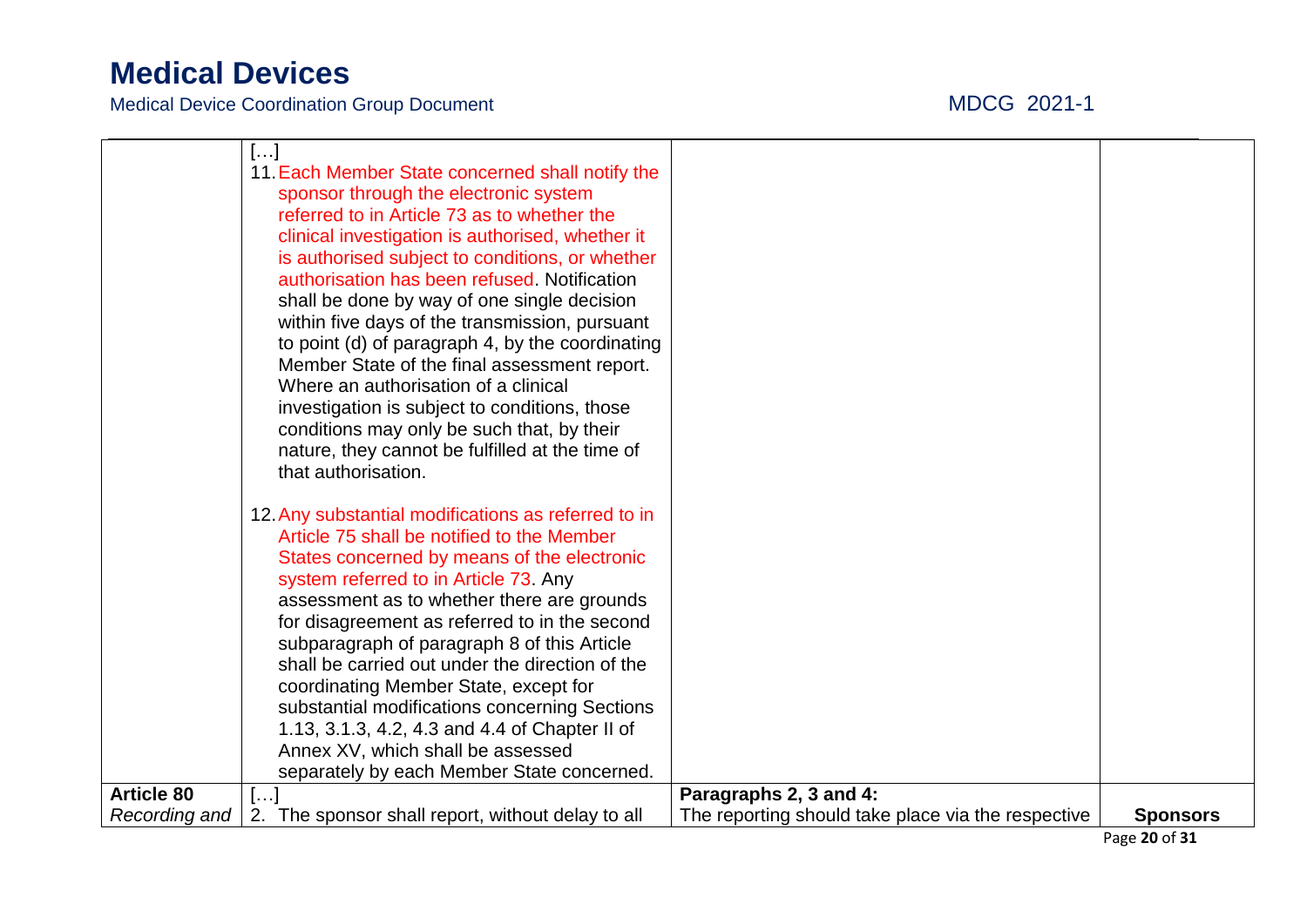| reporting of<br>adverse<br>events that<br>occur during<br>clinical<br>investigations | Member States in which the clinical<br>investigation is being conducted, all of the<br>following by means of the electronic system<br>referred to in Article 73: (a) any serious<br>adverse event that has a causal relationship<br>with the investigational device, the comparator<br>or the investigation procedure or where such<br>causal relationship is reasonably possible; (b)<br>any device deficiency that might have led to a<br>serious adverse event if appropriate action<br>had not been taken, intervention had not<br>occurred, or circumstances had been less<br>fortunate; (c) any new findings in relation to<br>any event referred to in points (a) and (b). The<br>period for reporting shall take account of the<br>severity of the event. Where necessary to<br>ensure timely reporting, the sponsor may<br>submit an initial report that is incomplete<br>followed up by a complete report. Upon<br>request by any Member State in which the<br>clinical investigation is being conducted, the<br>sponsor shall provide all information referred<br>to in paragraph 1. | national procedures applicable to clinical<br>investigations and in accordance with the MDCG<br>Guidance on safety reporting in clinical<br>investigations of medical devices under the<br>Regulation (EU) 2017/745. <sup>11</sup> | (notification) |
|--------------------------------------------------------------------------------------|-------------------------------------------------------------------------------------------------------------------------------------------------------------------------------------------------------------------------------------------------------------------------------------------------------------------------------------------------------------------------------------------------------------------------------------------------------------------------------------------------------------------------------------------------------------------------------------------------------------------------------------------------------------------------------------------------------------------------------------------------------------------------------------------------------------------------------------------------------------------------------------------------------------------------------------------------------------------------------------------------------------------------------------------------------------------------------------------------|------------------------------------------------------------------------------------------------------------------------------------------------------------------------------------------------------------------------------------|----------------|
|                                                                                      | 3. The sponsor shall also report to the Member<br>States in which the clinical investigation is<br>being conducted any event referred to in<br>paragraph 2 of this Article that occurred in<br>third countries in which a clinical investigation<br>is performed under the same clinical                                                                                                                                                                                                                                                                                                                                                                                                                                                                                                                                                                                                                                                                                                                                                                                                        |                                                                                                                                                                                                                                    |                |

 $\overline{a}$  $11$  MDCG 2020-10/1 and MDCG 2020-10/2.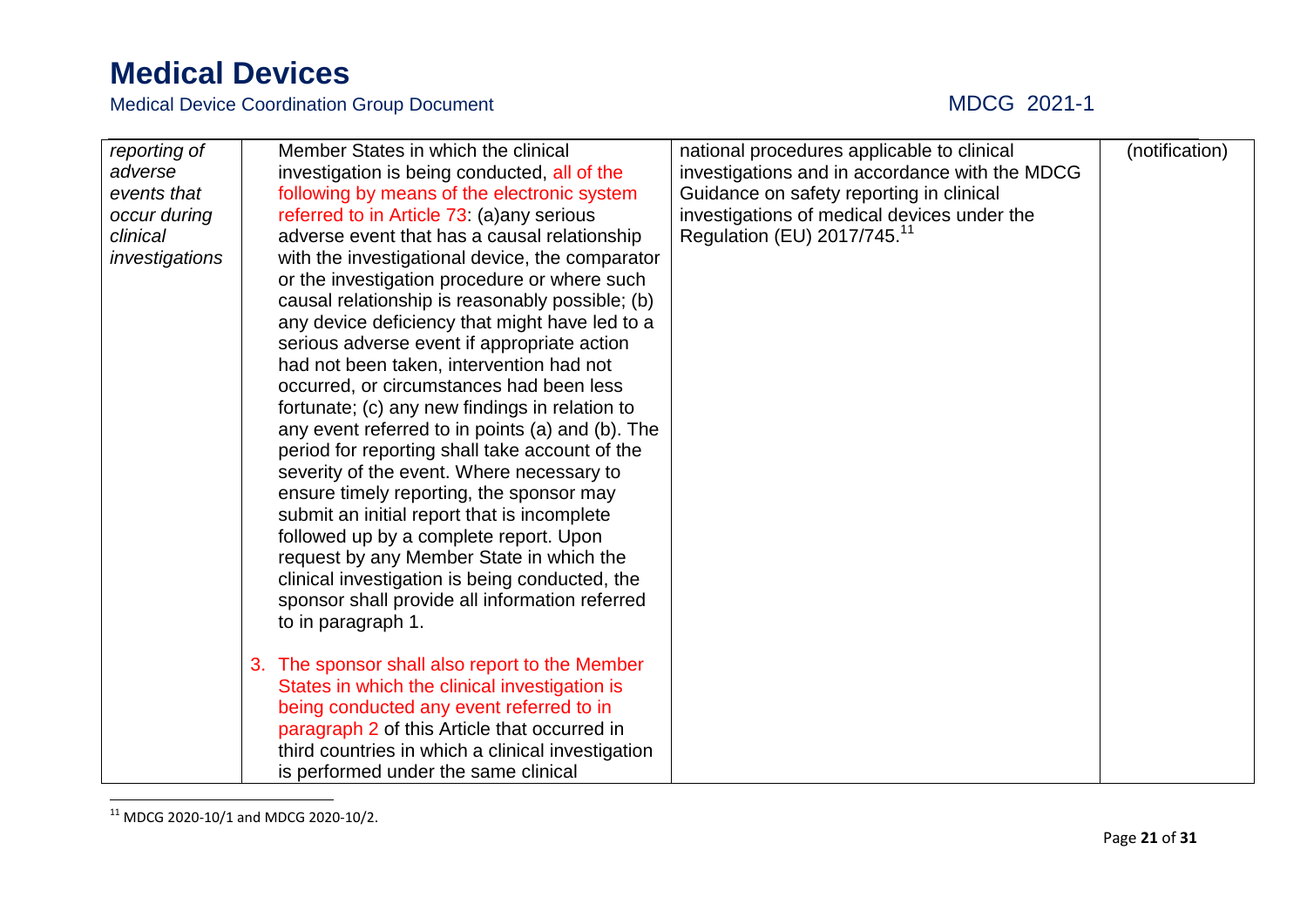Medical Device Coordination Group Document

### $21 - 1$

| investigation plan as the one applying to a          |  |
|------------------------------------------------------|--|
| clinical investigation covered by this               |  |
| Regulation by means of the electronic system         |  |
| referred to in Article 73.                           |  |
|                                                      |  |
| 4. In the case of a clinical investigation for which |  |
| the sponsor has used the single application          |  |
| referred to in Article 78, the sponsor shall         |  |
| report any event as referred to in paragraph 2       |  |
| of this Article by means of the electronic           |  |
| system referred to in Article 73. Upon receipt,      |  |
| this report shall be transmitted electronically to   |  |
| all Member States in which the clinical              |  |
| investigation is being conducted. Under the          |  |
| direction of the coordinating Member State           |  |
| referred to in Article 78(2), the Member States      |  |
| shall coordinate their assessment of serious         |  |
| adverse events and device deficiencies to            |  |
| determine whether to modify, suspend or              |  |
| terminate the clinical investigation or whether      |  |
| to revoke the authorisation for that clinical        |  |
| investigation. This paragraph shall not affect       |  |
| the rights of the other Member States to             |  |
| perform their own evaluation and to adopt            |  |
| measures in accordance with this Regulation          |  |
| in order to ensure the protection of public          |  |
| health and patient safety. The coordinating          |  |
| Member State and the Commission shall be             |  |
| kept informed of the outcome of any such             |  |
| evaluation and the adoption of any such              |  |
| measures.                                            |  |
| . 1                                                  |  |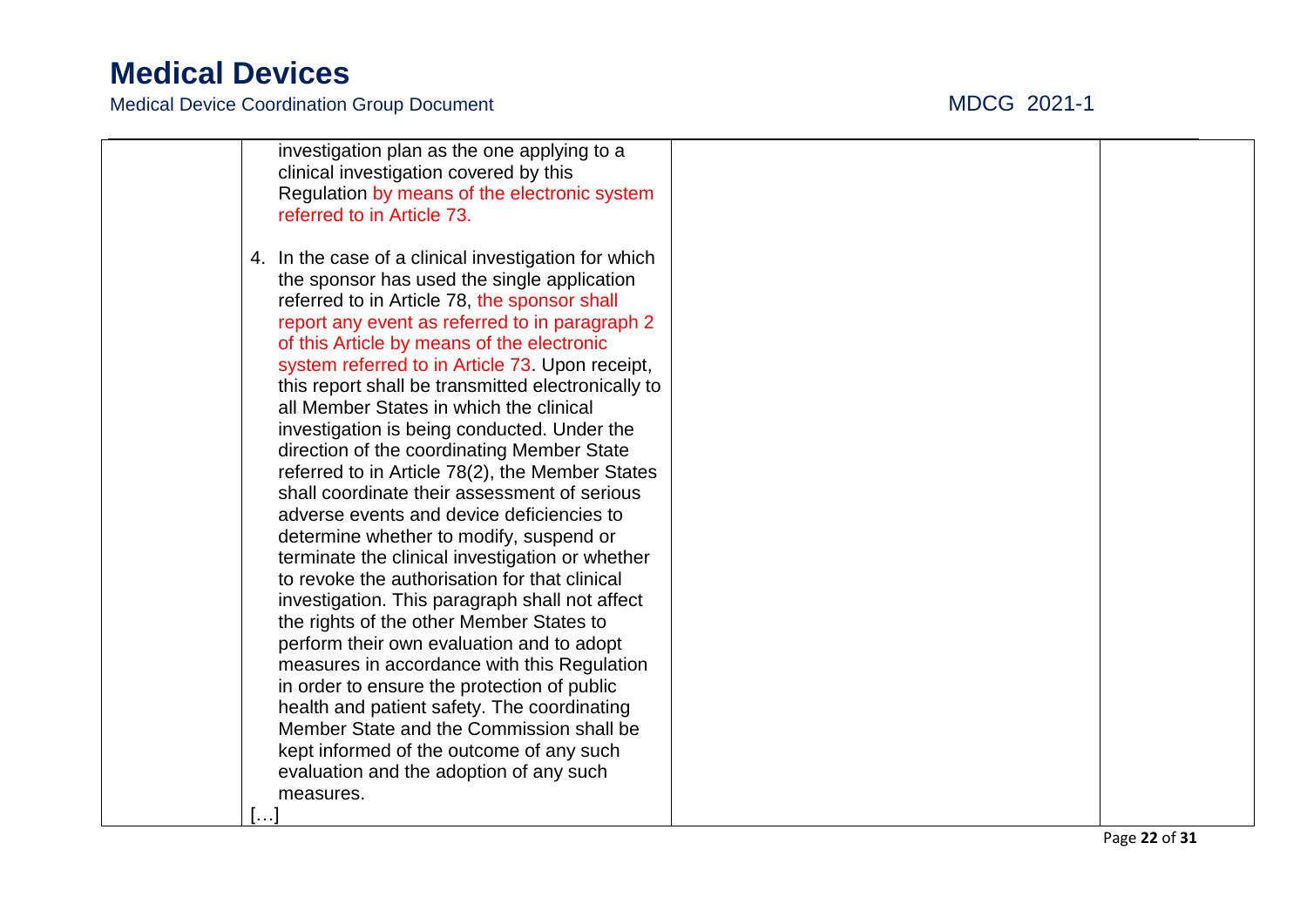| <b>Article 86:</b> | [] |                                                   | Paragraph 2:                                       |                        |
|--------------------|----|---------------------------------------------------|----------------------------------------------------|------------------------|
| Periodic safety    |    | 2. For class III devices or implantable devices,  | For class III devices and for classes IIa, and IIb | <b>Manufacturers</b>   |
| update report      |    | manufacturers shall submit PSURs by means         | implantable devices, manufacturers should          | (notification)         |
| (PSUR)             |    | of the electronic system referred to in Article   | deliver the PSURs to the relevant notified bodies  |                        |
|                    |    | 92 to the notified body involved in the           | by appropriate means.                              |                        |
|                    |    | conformity assessment in accordance with          |                                                    | <b>Notified Bodies</b> |
|                    |    | Article 52. The notified body shall review the    | Notified bodies should provide the PSURs and       | (data upload           |
|                    |    | report and add its evaluation to that electronic  | corresponding evaluations to the manufacturers     | notification)          |
|                    |    | system with details of any action taken. Such     | and make them available upon request to the        |                        |
|                    |    | PSURs and the evaluation by the notified          | competent authority.                               |                        |
|                    |    | body shall be made available to competent         |                                                    |                        |
|                    |    | authorities through that electronic system.       |                                                    |                        |
|                    |    | 3. For devices other than those referred to in    |                                                    |                        |
|                    |    | paragraph 2, manufacturers shall make             |                                                    |                        |
|                    |    | PSURs available to the notified body involved     |                                                    |                        |
|                    |    | in the conformity assessment and, upon            |                                                    |                        |
|                    |    | request, to competent authorities.                |                                                    |                        |
| <b>Article 87:</b> |    | 1. Manufacturers of devices made available on     | Paragraph 1:                                       |                        |
| Reporting of       |    | the Union market, other than investigational      |                                                    | <b>Member States</b>   |
| serious            |    | devices, shall report, to the relevant            | Manufacturers should report serious incidents      | (national              |
| incidents and      |    | competent authorities, in accordance with         | and field safety corrective actions to the         | vigilance              |
| field safety       |    | Articles 92(5) and (7), the following:            | respective/relevant national vigilance systems.    | system)                |
| corrective         |    | (a) any serious incident involving devices        | The new MIR form has already been adapted to       |                        |
| actions            |    | made available on the Union market,               | MDR requirements and should be used                | <b>Manufacturers</b>   |
|                    |    | except expected side-effects which are            | accordingly.                                       | (data                  |
|                    |    | clearly documented in the product                 | The current FSCA form should be used (the          | submission)            |
|                    |    | information and quantified in the technical       | additional information required under the MDR      |                        |
|                    |    | documentation and are subject to trend            | may be added to the general comments section       |                        |
|                    |    | reporting pursuant to Article 88;                 | of the form).                                      |                        |
|                    |    | (b) any field safety corrective action in respect |                                                    |                        |
|                    |    | of devices made available on the Union            |                                                    |                        |
|                    |    | market, including any field safety                |                                                    |                        |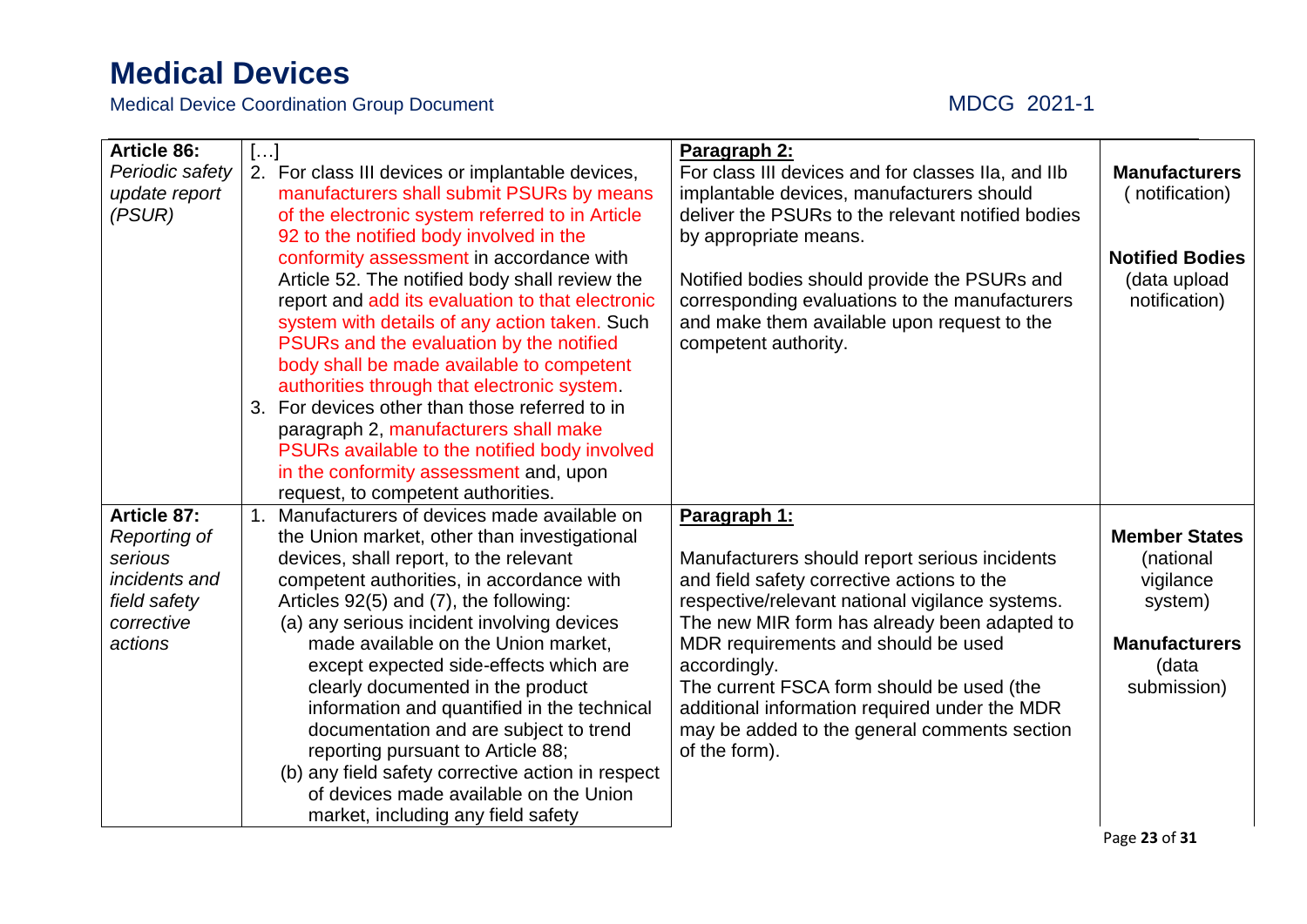| corrective action undertaken in a third<br>country in relation to a device which is also<br>legally made available on the Union<br>market, if the reason for the field safety<br>corrective action is not limited to the<br>device made available in the third country.<br>The reports referred to in the first subparagraph<br>shall be submitted through the electronic system<br>referred to in Article 92.<br>$\left[\ldots\right]$<br>9. For similar serious incidents that occur with<br>the same device or device type and for which<br>the root cause has been identified or a field<br>safety corrective action implemented or where<br>incidents<br>and<br>common<br>well<br>the<br>are<br>documented, the manufacturer may provide<br>periodic summary reports instead of individual<br>serious incident reports, on condition that the<br>coordinating competent authority referred to in<br>Article 89(9), in consultation with the<br>competent authorities referred to in point (a) of | Paragraph 9:<br>The current PSR Form should be used (the<br>additional information required under the MDR<br>may be added to the general comments section<br>of the form). It should be transmitted by the<br>manufacturers via the national vigilance systems. |  |
|-------------------------------------------------------------------------------------------------------------------------------------------------------------------------------------------------------------------------------------------------------------------------------------------------------------------------------------------------------------------------------------------------------------------------------------------------------------------------------------------------------------------------------------------------------------------------------------------------------------------------------------------------------------------------------------------------------------------------------------------------------------------------------------------------------------------------------------------------------------------------------------------------------------------------------------------------------------------------------------------------------|-----------------------------------------------------------------------------------------------------------------------------------------------------------------------------------------------------------------------------------------------------------------|--|
|                                                                                                                                                                                                                                                                                                                                                                                                                                                                                                                                                                                                                                                                                                                                                                                                                                                                                                                                                                                                       |                                                                                                                                                                                                                                                                 |  |
|                                                                                                                                                                                                                                                                                                                                                                                                                                                                                                                                                                                                                                                                                                                                                                                                                                                                                                                                                                                                       |                                                                                                                                                                                                                                                                 |  |
|                                                                                                                                                                                                                                                                                                                                                                                                                                                                                                                                                                                                                                                                                                                                                                                                                                                                                                                                                                                                       |                                                                                                                                                                                                                                                                 |  |
|                                                                                                                                                                                                                                                                                                                                                                                                                                                                                                                                                                                                                                                                                                                                                                                                                                                                                                                                                                                                       |                                                                                                                                                                                                                                                                 |  |
|                                                                                                                                                                                                                                                                                                                                                                                                                                                                                                                                                                                                                                                                                                                                                                                                                                                                                                                                                                                                       |                                                                                                                                                                                                                                                                 |  |
|                                                                                                                                                                                                                                                                                                                                                                                                                                                                                                                                                                                                                                                                                                                                                                                                                                                                                                                                                                                                       |                                                                                                                                                                                                                                                                 |  |
|                                                                                                                                                                                                                                                                                                                                                                                                                                                                                                                                                                                                                                                                                                                                                                                                                                                                                                                                                                                                       |                                                                                                                                                                                                                                                                 |  |
|                                                                                                                                                                                                                                                                                                                                                                                                                                                                                                                                                                                                                                                                                                                                                                                                                                                                                                                                                                                                       |                                                                                                                                                                                                                                                                 |  |
|                                                                                                                                                                                                                                                                                                                                                                                                                                                                                                                                                                                                                                                                                                                                                                                                                                                                                                                                                                                                       |                                                                                                                                                                                                                                                                 |  |
|                                                                                                                                                                                                                                                                                                                                                                                                                                                                                                                                                                                                                                                                                                                                                                                                                                                                                                                                                                                                       |                                                                                                                                                                                                                                                                 |  |
|                                                                                                                                                                                                                                                                                                                                                                                                                                                                                                                                                                                                                                                                                                                                                                                                                                                                                                                                                                                                       |                                                                                                                                                                                                                                                                 |  |
|                                                                                                                                                                                                                                                                                                                                                                                                                                                                                                                                                                                                                                                                                                                                                                                                                                                                                                                                                                                                       |                                                                                                                                                                                                                                                                 |  |
| 92(8),<br>Article<br>has agreed<br>with<br>the                                                                                                                                                                                                                                                                                                                                                                                                                                                                                                                                                                                                                                                                                                                                                                                                                                                                                                                                                        |                                                                                                                                                                                                                                                                 |  |
| manufacturer on the format, content and                                                                                                                                                                                                                                                                                                                                                                                                                                                                                                                                                                                                                                                                                                                                                                                                                                                                                                                                                               |                                                                                                                                                                                                                                                                 |  |
| frequency of the periodic summary reporting.                                                                                                                                                                                                                                                                                                                                                                                                                                                                                                                                                                                                                                                                                                                                                                                                                                                                                                                                                          |                                                                                                                                                                                                                                                                 |  |
| Where a single competent authority is referred                                                                                                                                                                                                                                                                                                                                                                                                                                                                                                                                                                                                                                                                                                                                                                                                                                                                                                                                                        |                                                                                                                                                                                                                                                                 |  |
| to in points (a) and (b) of Article $92(8)$ , the                                                                                                                                                                                                                                                                                                                                                                                                                                                                                                                                                                                                                                                                                                                                                                                                                                                                                                                                                     |                                                                                                                                                                                                                                                                 |  |
| manufacturer may provide periodic summary<br>that                                                                                                                                                                                                                                                                                                                                                                                                                                                                                                                                                                                                                                                                                                                                                                                                                                                                                                                                                     |                                                                                                                                                                                                                                                                 |  |
| reports following agreement with<br>competent authority.                                                                                                                                                                                                                                                                                                                                                                                                                                                                                                                                                                                                                                                                                                                                                                                                                                                                                                                                              |                                                                                                                                                                                                                                                                 |  |
| The reports referred to in the ninth subparagraph                                                                                                                                                                                                                                                                                                                                                                                                                                                                                                                                                                                                                                                                                                                                                                                                                                                                                                                                                     |                                                                                                                                                                                                                                                                 |  |
| shall be submitted through the electronic system                                                                                                                                                                                                                                                                                                                                                                                                                                                                                                                                                                                                                                                                                                                                                                                                                                                                                                                                                      |                                                                                                                                                                                                                                                                 |  |
| referred to in Article 92.                                                                                                                                                                                                                                                                                                                                                                                                                                                                                                                                                                                                                                                                                                                                                                                                                                                                                                                                                                            |                                                                                                                                                                                                                                                                 |  |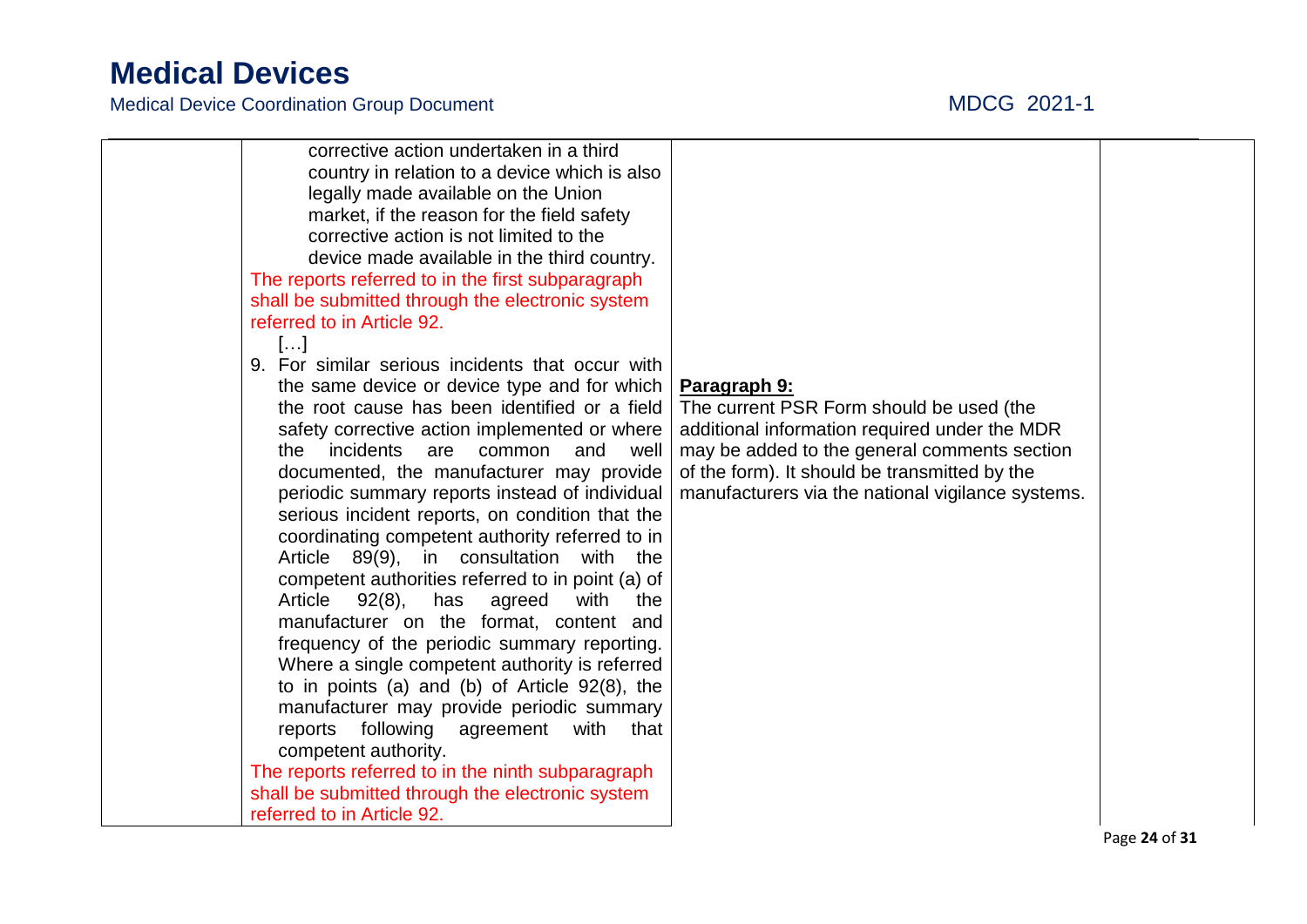| <b>Article 88:</b><br><b>Trend</b><br>reporting | 1.  | Manufacturers shall report, by means of the<br>electronic system referred to in Article 92, any<br>statistically significant increase in the<br>frequency or severity of incidents that are not<br>serious incidents or that are expected<br>undesirable side- effects that could have a<br>significant impact on the benefit-risk analysis<br>referred to in Sections 1 and 5 of Annex I and<br>which have led or may lead to risks to the<br>health or safety of patients, users or other<br>persons that are unacceptable when weighed<br>against the intended benefits. | Paragraph 1:<br>Manufacturers must submit trend reports to the<br>respective / relevant national vigilance systems.<br>The current Trend report form should be used<br>until its updating for MDR compliance. | <b>Member States</b><br>(national<br>vigilance<br>system)<br><b>Manufacturers</b><br>(data<br>submission) |
|-------------------------------------------------|-----|-----------------------------------------------------------------------------------------------------------------------------------------------------------------------------------------------------------------------------------------------------------------------------------------------------------------------------------------------------------------------------------------------------------------------------------------------------------------------------------------------------------------------------------------------------------------------------|---------------------------------------------------------------------------------------------------------------------------------------------------------------------------------------------------------------|-----------------------------------------------------------------------------------------------------------|
| <b>Article 89:</b>                              | […] |                                                                                                                                                                                                                                                                                                                                                                                                                                                                                                                                                                             | Paragraph 5:                                                                                                                                                                                                  | <b>Member States</b>                                                                                      |
| Analysis of                                     |     | 5. The manufacturer shall provide a final report                                                                                                                                                                                                                                                                                                                                                                                                                                                                                                                            | Manufacturers should submit the final report to                                                                                                                                                               | (national                                                                                                 |
| serious                                         |     | to the competent authority setting out its                                                                                                                                                                                                                                                                                                                                                                                                                                                                                                                                  | the respective / relevant national vigilance                                                                                                                                                                  | vigilance                                                                                                 |
| <i>incidents and</i>                            |     | findings from the investigation by means of the                                                                                                                                                                                                                                                                                                                                                                                                                                                                                                                             | system.                                                                                                                                                                                                       | system)                                                                                                   |
| field safety                                    |     | electronic system referred to in Article 92. The                                                                                                                                                                                                                                                                                                                                                                                                                                                                                                                            |                                                                                                                                                                                                               |                                                                                                           |
| corrective                                      |     | report shall set out conclusions and where                                                                                                                                                                                                                                                                                                                                                                                                                                                                                                                                  |                                                                                                                                                                                                               |                                                                                                           |
| actions                                         |     | relevant indicate corrective actions to be                                                                                                                                                                                                                                                                                                                                                                                                                                                                                                                                  |                                                                                                                                                                                                               |                                                                                                           |
|                                                 |     | taken.<br>7. After carrying out the evaluation in accordance                                                                                                                                                                                                                                                                                                                                                                                                                                                                                                                | Paragraph 7:<br>Communication with other competent authorities                                                                                                                                                | Commission,                                                                                               |
|                                                 |     | with paragraph 3 of this Article, the evaluating                                                                                                                                                                                                                                                                                                                                                                                                                                                                                                                            | should take place through a dedicated secure                                                                                                                                                                  | <b>Member States</b>                                                                                      |
|                                                 |     | competent authority shall, through the                                                                                                                                                                                                                                                                                                                                                                                                                                                                                                                                      | directory in CircaBC (organised by the                                                                                                                                                                        | (CircaBC)                                                                                                 |
|                                                 |     | electronic system referred to in Article 92,                                                                                                                                                                                                                                                                                                                                                                                                                                                                                                                                | Commission) for MDR devices.                                                                                                                                                                                  |                                                                                                           |
|                                                 |     | inform, without delay, the other competent                                                                                                                                                                                                                                                                                                                                                                                                                                                                                                                                  | For Legacy and older devices, the existing                                                                                                                                                                    | <b>Member States</b>                                                                                      |
|                                                 |     | authorities of the corrective action taken or                                                                                                                                                                                                                                                                                                                                                                                                                                                                                                                               | Eudamed2 system for NCAR should continue to                                                                                                                                                                   | (Eudamed2)                                                                                                |
|                                                 |     | envisaged by the manufacturer or required of                                                                                                                                                                                                                                                                                                                                                                                                                                                                                                                                | apply.                                                                                                                                                                                                        |                                                                                                           |
|                                                 |     | it to minimise the risk of recurrence of the                                                                                                                                                                                                                                                                                                                                                                                                                                                                                                                                |                                                                                                                                                                                                               |                                                                                                           |
|                                                 |     | serious incident, including information on the                                                                                                                                                                                                                                                                                                                                                                                                                                                                                                                              |                                                                                                                                                                                                               | <b>Manufacturers</b>                                                                                      |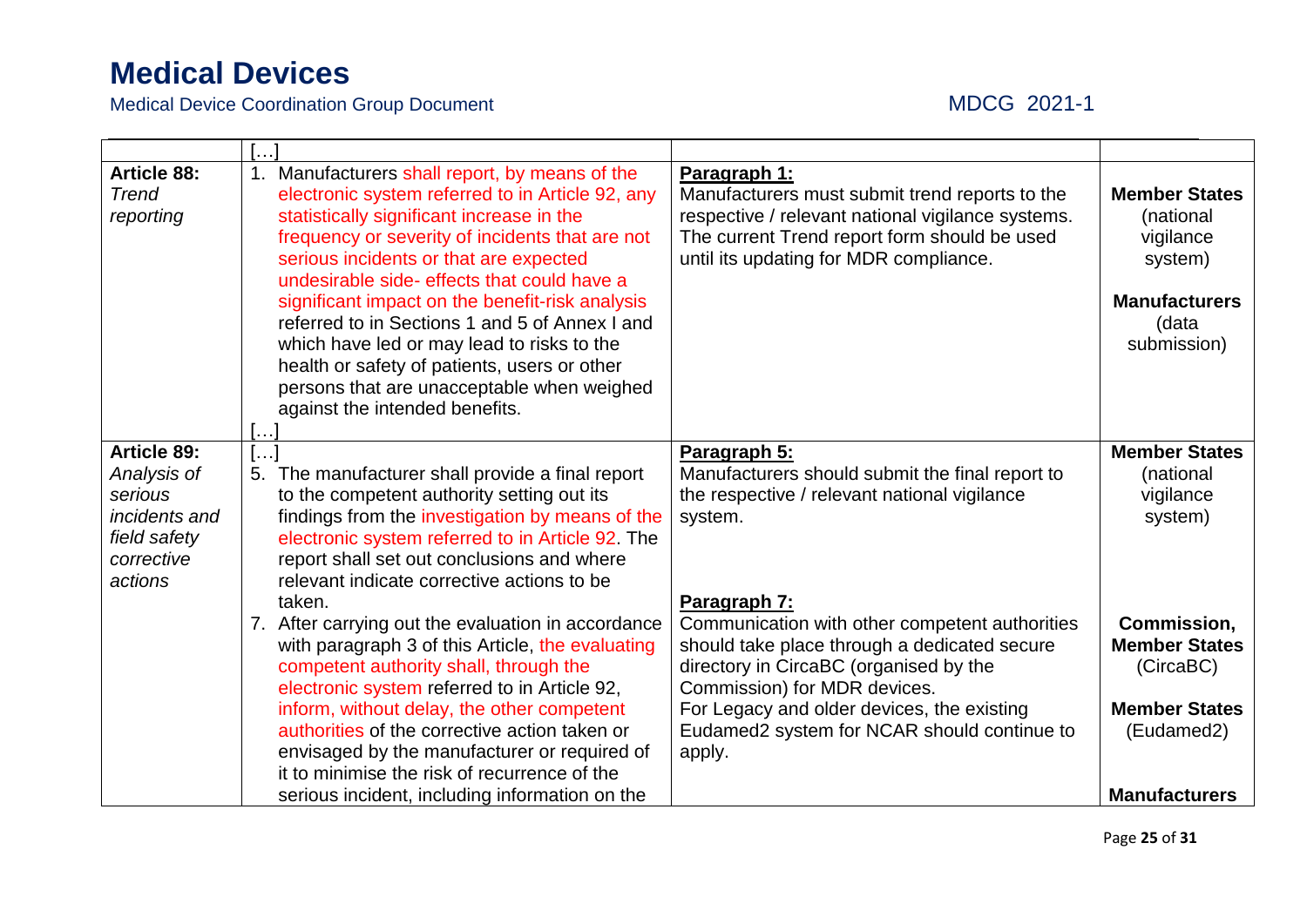|                                                            | underlying events and the outcome of its<br>assessment.<br>8. [] The manufacturer shall enter the field<br>safety notice in the electronic system referred<br>to in Article 92 through which that notice shall<br>be accessible to the public.<br>[]<br>9. [] The coordinating competent authority<br>shall, through the electronic system referred to<br>in Article 92, inform the manufacturer, the<br>authorities<br>competent<br>other<br>and<br>the<br>Commission that it has assumed the role of<br>coordinating competent authority. | Paragraph 8 (third sub-paragraph):<br>Manufacturers should submit the field safety<br>notices to the respective/relevant national<br>vigilance systems.<br>The respective/relevant competent authorities<br>should make these field safety notices publicly<br>available/accessible to the public in accordance<br>with their national legislation.<br>Paragraph 9:<br>The coordinating competent authority shall inform<br>by email or other suitable communication<br>channels, the other competent authorities, the<br>manufacturer and the Commission that it has<br>assumed the role of coordinating competent<br>authority. | (data<br>submission)                                                                      |
|------------------------------------------------------------|---------------------------------------------------------------------------------------------------------------------------------------------------------------------------------------------------------------------------------------------------------------------------------------------------------------------------------------------------------------------------------------------------------------------------------------------------------------------------------------------------------------------------------------------|-----------------------------------------------------------------------------------------------------------------------------------------------------------------------------------------------------------------------------------------------------------------------------------------------------------------------------------------------------------------------------------------------------------------------------------------------------------------------------------------------------------------------------------------------------------------------------------------------------------------------------------|-------------------------------------------------------------------------------------------|
| <b>Article 90:</b><br>Analysis of<br>vigilance data        | The Commission shall, in collaboration with the<br>Member States, put in place systems and<br>processes to actively monitor the data available in<br>the electronic system referred to in Article 92, in<br>order to identify trends, patterns or signals in the<br>data that may reveal new risks or safety<br>concerns.<br>$[\dots]$                                                                                                                                                                                                      | The monitoring of data will become possible from<br>the date when EUDAMED Vigilance module is<br>made available.                                                                                                                                                                                                                                                                                                                                                                                                                                                                                                                  |                                                                                           |
| Article 93:<br><b>Market</b><br>surveillance<br>activities | $[]$<br>4. The competent authorities shall prepare an<br>annual summary of the results of their<br>surveillance activities and make it accessible<br>to other competent authorities by means of the<br>electronic system referred to in Article 100.                                                                                                                                                                                                                                                                                        | Paragraph 4:<br>Competent authorities should notify other relevant<br>authorities by uploading the summary document<br>to a dedicated secure directory in CircaBC<br>(organised by the Commission).                                                                                                                                                                                                                                                                                                                                                                                                                               | <b>Commission</b><br>(CircaBC)<br><b>Member States</b><br>(data upload,<br>communication, |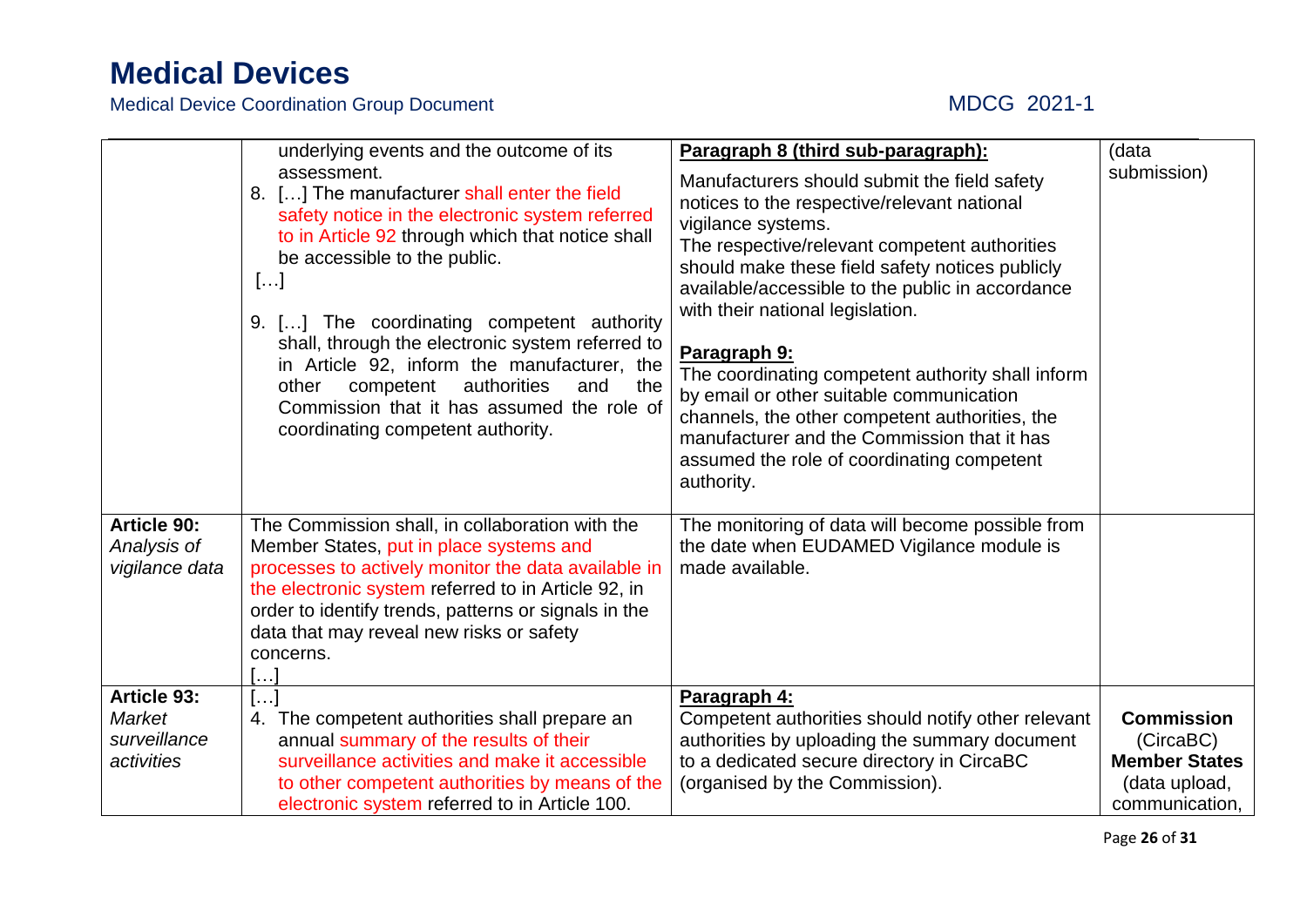|                                                                                                                                 | provided for in Article 100.<br>to the other Member States and the<br>referred to in Article 100.<br>[] | 7. The competent authority which carried out the<br>inspection shall communicate the content of<br>the report referred to in paragraph 6 of this<br>Article to the economic operator that has been<br>the subject of the inspection. Before adopting<br>the final report, the competent authority shall<br>give that economic operator the opportunity to<br>submit comments. That final inspection report<br>shall be entered in the electronic system<br>8. The Member States shall review and assess<br>the functioning of their market surveillance<br>activities. Such reviews and assessments<br>shall be carried out at least every four years<br>and the results thereof shall be communicated<br><b>Commission. Each Member State shall make</b><br>a summary of the results accessible to the<br>public by means of the electronic system | Paragraph 7:<br>Competent authorities should make the final<br>inspection reports available to other authorities by<br>uploading the document to the CircaBC directory<br>referred to under the alternative solution for<br>paragraph 4.<br>Paragraph 8:<br>The EUDAMED functionality will be available<br>before the obligation starts to apply.<br>Before this date, Member States may make the<br>summaries of the results available to the public<br>on their websites. | publication)                           |
|---------------------------------------------------------------------------------------------------------------------------------|---------------------------------------------------------------------------------------------------------|-----------------------------------------------------------------------------------------------------------------------------------------------------------------------------------------------------------------------------------------------------------------------------------------------------------------------------------------------------------------------------------------------------------------------------------------------------------------------------------------------------------------------------------------------------------------------------------------------------------------------------------------------------------------------------------------------------------------------------------------------------------------------------------------------------------------------------------------------------|-----------------------------------------------------------------------------------------------------------------------------------------------------------------------------------------------------------------------------------------------------------------------------------------------------------------------------------------------------------------------------------------------------------------------------------------------------------------------------|----------------------------------------|
| <b>Article 95:</b><br>Procedure for<br>dealing with<br>devices<br>presenting an<br>unacceptable<br>risk to health<br>and safety | $[]$                                                                                                    | 2. The competent authorities shall, without delay,<br>notify the Commission, the other Member<br>States and, where a certificate has been<br>issued in accordance with Article 56 for the<br>device concerned, the notified body that<br>issued that certificate, of the results of the<br>evaluation and of the actions which they have<br>required the economic operators to take, by                                                                                                                                                                                                                                                                                                                                                                                                                                                             | Paragraphs 2, 4 and 6:<br>Competent authorities should notify other relevant<br>parties by means of e-mail or by using other<br>suitable communication channels, using a pre-<br>defined template (once available). Information<br>shared by electronic means should be encrypted<br>whenever possible and deemed necessary.                                                                                                                                                | <b>Member States</b><br>(communication |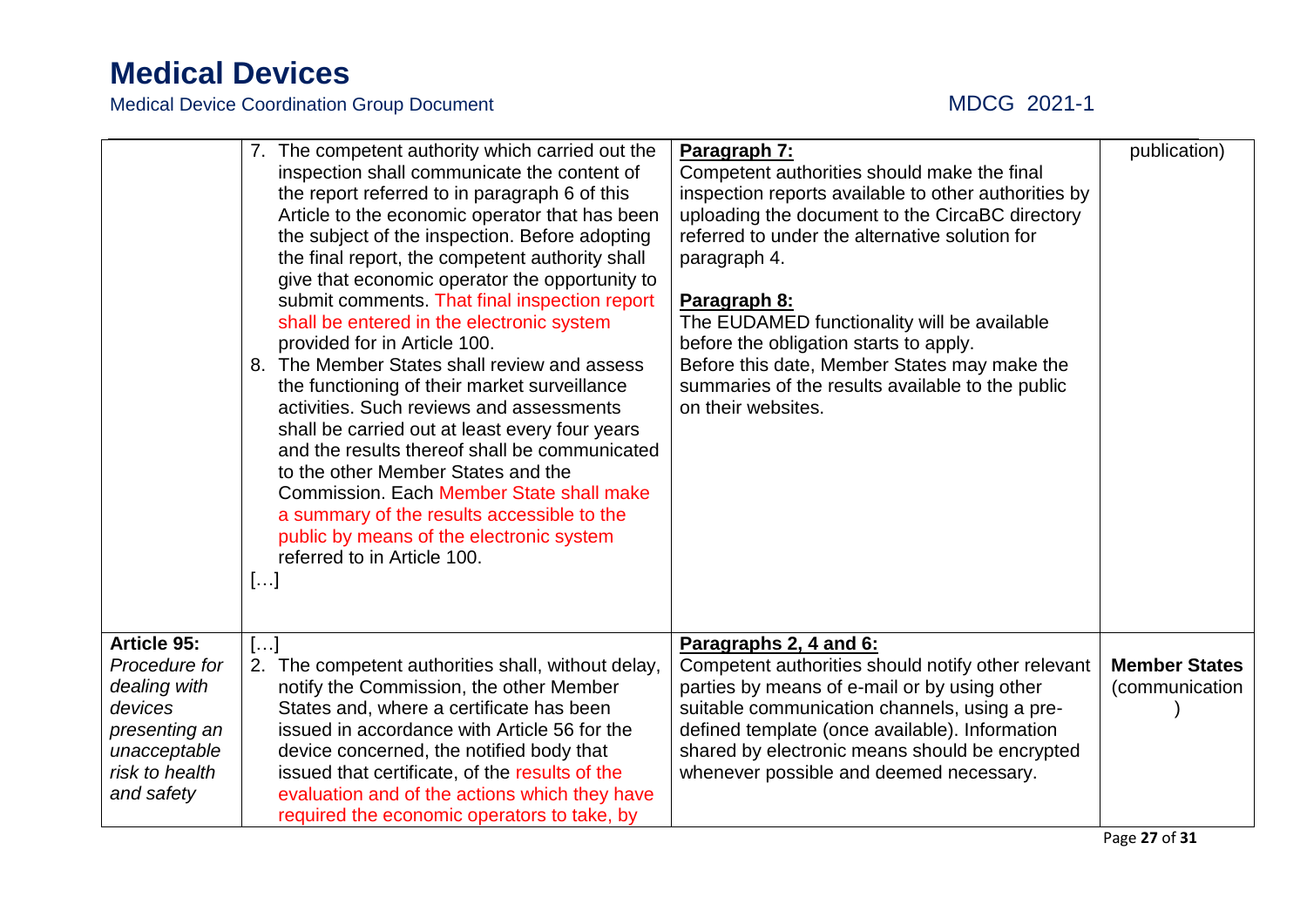Medical Device Coordination Group Document

### $21 - 1$

| means of the electronic system referred to in<br>Article 100.                                                                                                                                                                                                                                  |  |
|------------------------------------------------------------------------------------------------------------------------------------------------------------------------------------------------------------------------------------------------------------------------------------------------|--|
| 4. Where the economic operator as referred to in<br>paragraph 1 does not take adequate<br>corrective action within the period referred to<br>in paragraph 1, the competent authorities shall<br>take all appropriate measures to prohibit or                                                   |  |
| restrict the making available of the device on<br>their national market, to withdraw the device<br>from that market or to recall it. The competent<br>authorities shall notify the Commission, the<br>other Member States and the notified body<br>referred to in paragraph 2 of this Article, |  |
| without delay, of those measures, by means of<br>the electronic system referred to in Article 100.                                                                                                                                                                                             |  |
| 6. Member States other than the Member State<br>initiating the procedure shall, without delay,<br>inform the Commission and the other Member<br>States, by means of the electronic system<br>referred to in Article 100, of any additional                                                     |  |
| relevant information at their disposal relating<br>to the non-compliance of the device<br>concerned and of any measures adopted by<br>them in relation to the device concerned. In<br>the event of disagreement with the notified<br>national measure, they shall, without delay,              |  |
| inform the Commission and the other Member<br>States of their objections, by means of the<br>electronic system referred to in Article 100.<br>[]                                                                                                                                               |  |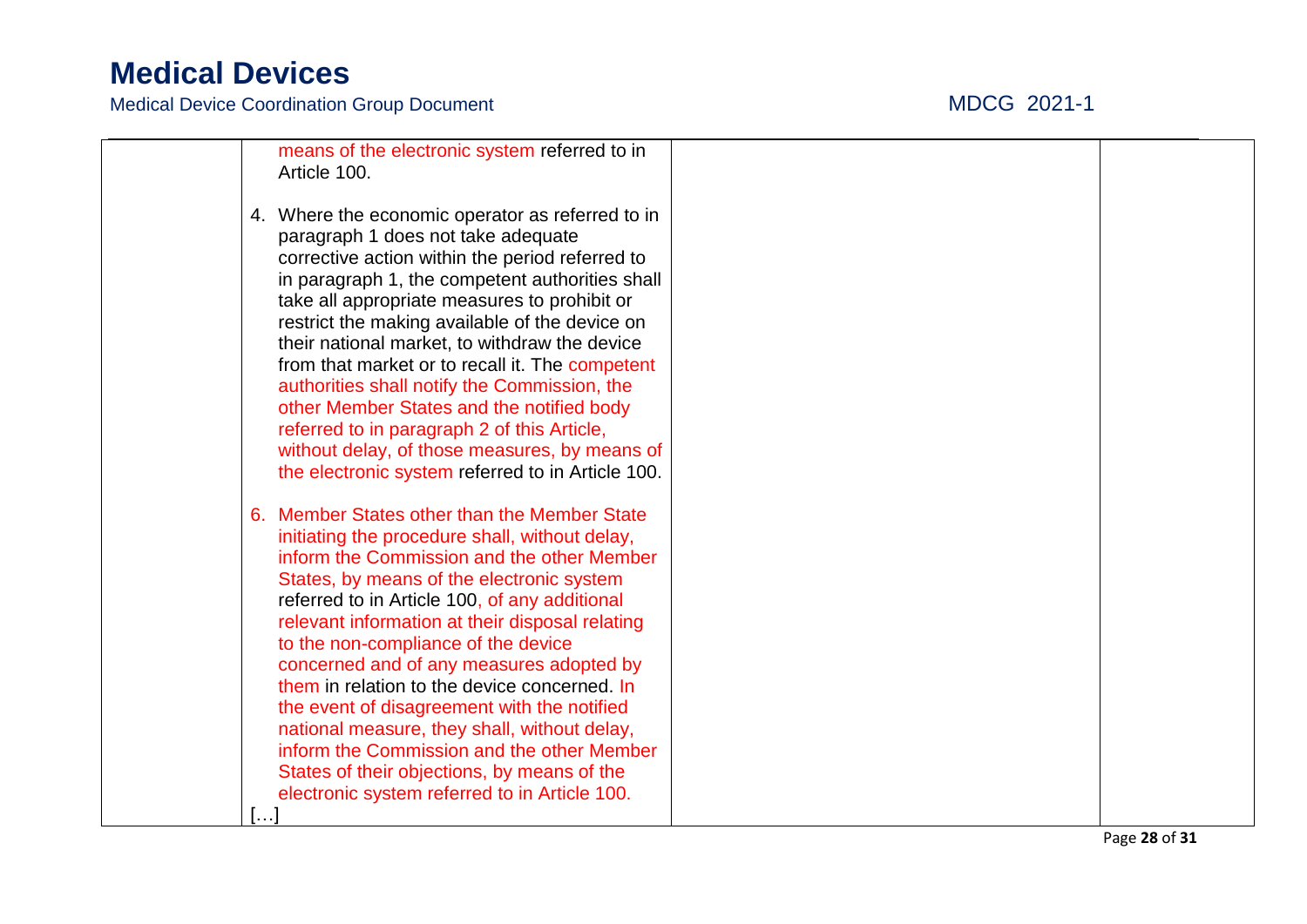| <b>Article 97:</b><br>Other non-<br>compliance                       | $\left[\ldots\right]$<br>2. Where the economic operator does not bring<br>the non-compliance to an end within the<br>period referred to in paragraph 1 of this<br>Article, the Member State concerned shall,<br>without delay, take all appropriate measures<br>to restrict or prohibit the product being made<br>available on the market or to ensure that it is<br>recalled or withdrawn from the market. That<br>Member State shall inform the Commission<br>and the other Member States, without delay,<br>of those measures, by means of the electronic<br>system referred to in Article 100. | Paragraph 2:<br>The Member State should notify the Commission<br>and other Member States by means of e-mail,<br>using a pre-defined template (once available).<br>Information shared by electronic means should be<br>encrypted whenever possible and deemed<br>necessary.     | <b>Member States</b><br>(communication) |
|----------------------------------------------------------------------|----------------------------------------------------------------------------------------------------------------------------------------------------------------------------------------------------------------------------------------------------------------------------------------------------------------------------------------------------------------------------------------------------------------------------------------------------------------------------------------------------------------------------------------------------------------------------------------------------|--------------------------------------------------------------------------------------------------------------------------------------------------------------------------------------------------------------------------------------------------------------------------------|-----------------------------------------|
| <b>Article 98:</b><br>Preventive<br>health<br>protection<br>measures | []<br>2. The Member State referred to in paragraph 1<br>shall immediately notify the Commission and<br>all other Member States, giving the reasons<br>for its decision, by means of the electronic<br>system referred to in Article 100.                                                                                                                                                                                                                                                                                                                                                           | Paragraph 2:<br>The Member State should notify the Commission<br>and other Member States by means of e-mail,<br>using a pre-defined template (once available).<br>The information shared by electronic means<br>should be encrypted whenever possible and<br>deemed necessary. | <b>Member States</b><br>(communication  |
| <b>Article 99:</b><br>Good<br>administrative<br>practice             | $\left[\ldots\right]$<br>4. Where a measure adopted pursuant to<br>Articles 95 to 98 concerns a device for which a<br>notified body has been involved in the<br>conformity assessment, the competent<br>authorities shall by means of the electronic<br>system referred to in Article 100 inform the<br>relevant notified body and the authority<br>responsible for the notified body of the<br>measure taken.                                                                                                                                                                                     | Paragraph 4:<br>Competent authorities should notify the relevant<br>notified bodies and responsible authorities by<br>means of e-mail. The information shared by<br>electronic means should be encrypted whenever<br>possible and deemed necessary.                            | <b>Member States</b><br>(communication  |